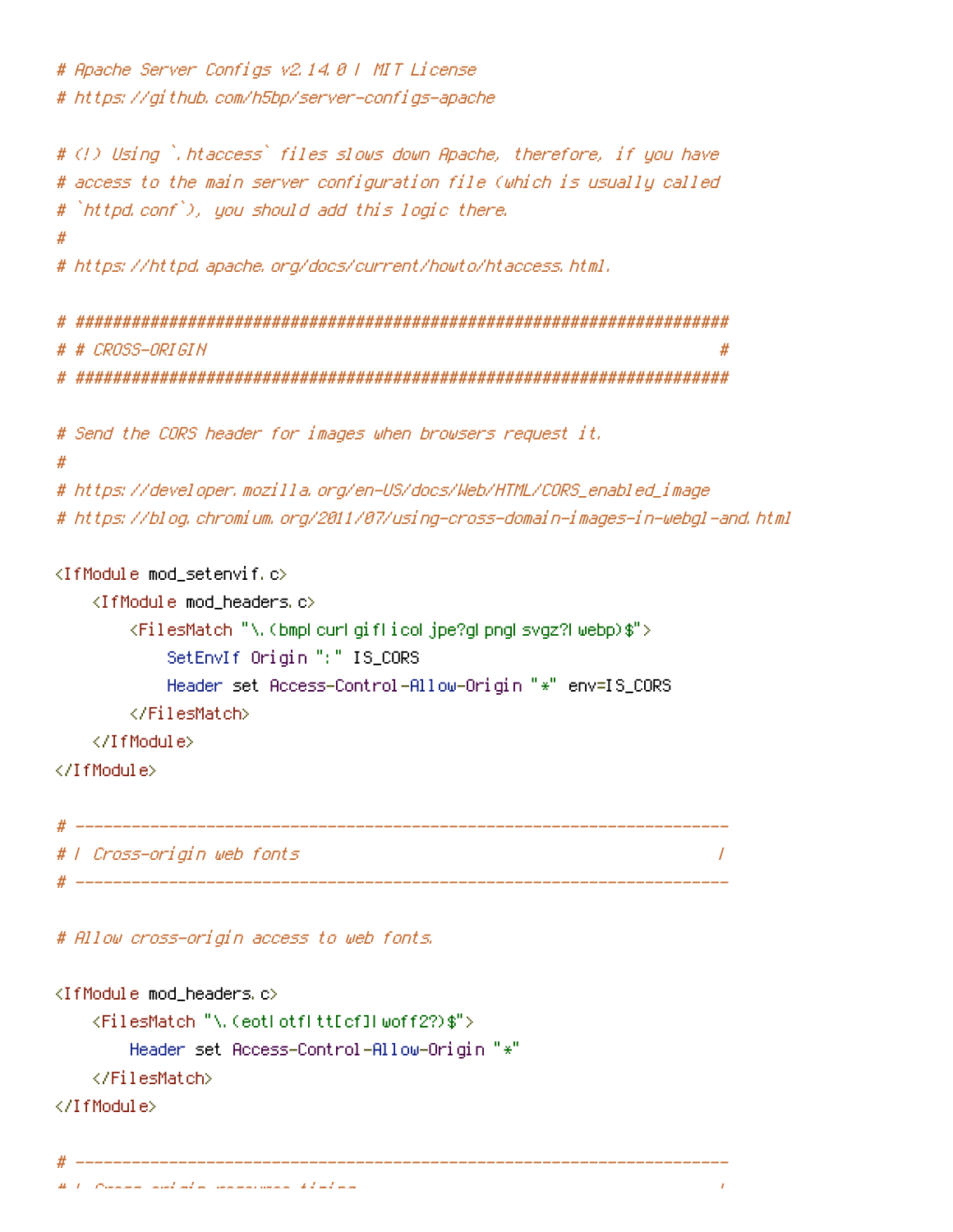```
# F Uross-origin resource timing
```

```
# Allow cross-origin access to the timing information for all resources.
#
# If a resource isn't served with a `Timing-Allow-Origin` header that
# would allow its timing information to be shared with the document,
# some of the attributes of the `PerformanceResourceTiming` object will
# be set to zero,
#
# http://www.w3.org/TR/resource-timing/
# http://www.stevesouders.com/blog/2014/08/21/resource-timing-practical-tips/
# <IfModule mod headers,c>
    Header set Timing-Allow-Origin: "*"
#
# </IfModule>
 # # ERRORS
# | Custom error messages/pages
                                                  \overline{1}# Customize what Apache returns to the client in case of an error.
```
# https://httpd.apache.org/docs/current/mod/core.html#errordocument

# ErrorDocument 404 /404.html

| # |                      |  |
|---|----------------------|--|
|   | # / Error prevention |  |
|   |                      |  |

# Disable the pattern matching based on filenames.

 $#$ 

# This setting prevents Apache from returning a 404 error as the result # of a rewrite when the directory with the same name does not exist.

# https://httpd.apache.org/docs/current/content-negotiation.html#multiviews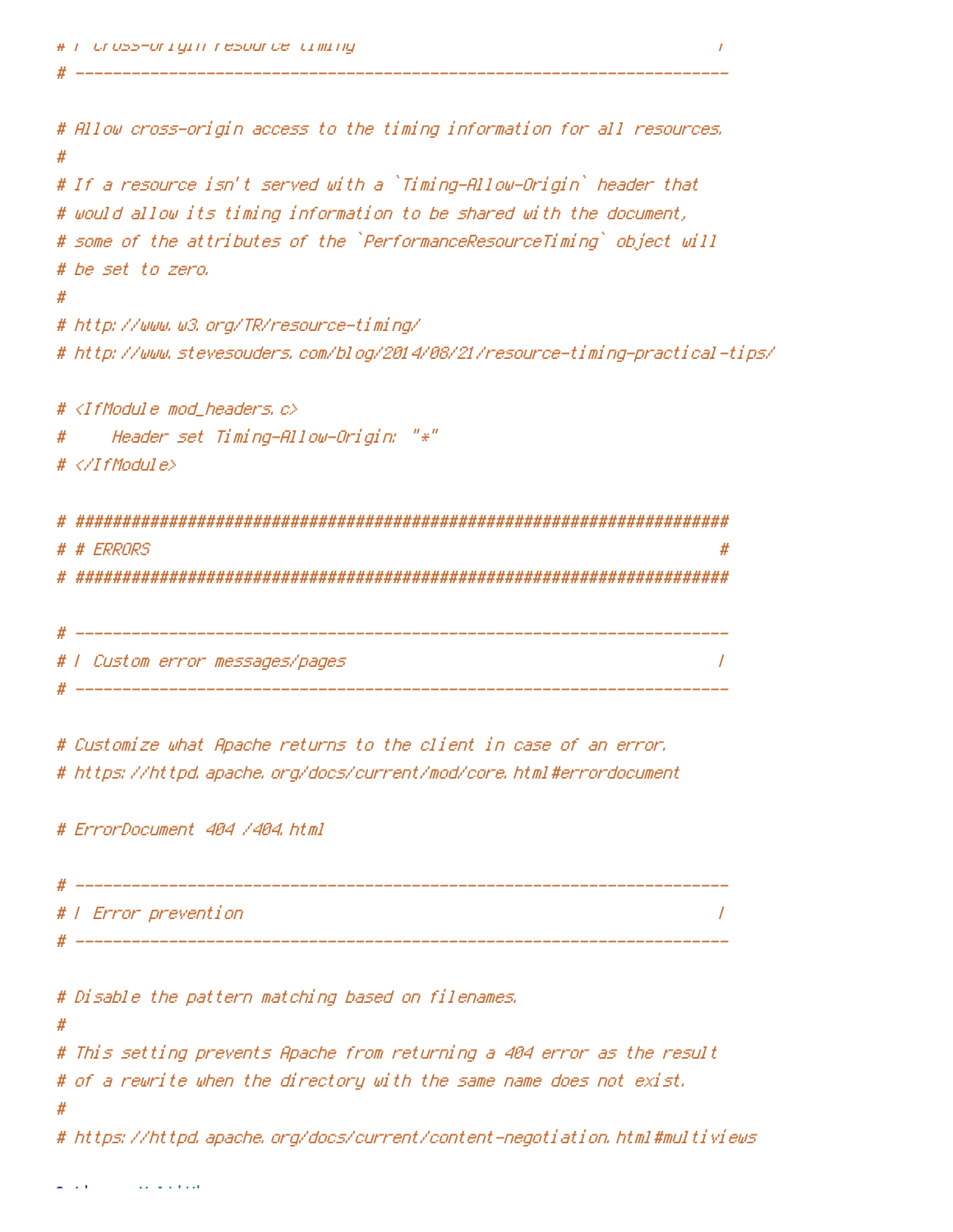```
# INTERNET EXPLORER
                                                        #
_____________
 I Document modes
                                                       \overline{1}# Force Internet Explorer 8/9/10 to render pages in the highest mode
# available in the various cases when it may not.
#
# https://hsivonen.fi/doctype/#ie8
#
# (!) Starting with Internet Explorer 11, document modes are deprecated.
# If your business still relies on older web apps and services that were
# designed for older versions of Internet Explorer, you might want to
# consider enabling `Enterprise Mode` throughout your company.
# https://msdn.microsoft.com/en-us/library/ie/bg182625.aspx#docmode
# http://blogs.msdn.com/b/ie/archive/2014/04/02/stay-up-to-date-with-enterprise-mode-for-
internet-explorer-11, aspx
```

```
<IfModule mod_headers.c>
```

```
Header set X-UA-Compatible "IE=edge"
```
# `mod\_headers` cannot match based on the content-type, however, # the `X-UA-Compatible` response header should be sent only for # HTML documents and not for the other resources.

<FilesMatch "\.

(appcachel atoml bbawl bmpl crxl cssl curl eotl f4D abpv]l f1vl geojsonl gifl htcl i col jpe? glijslijson(1d)?

```
I m4E av]I manifestI mapI mp4LoexLogEagv]I opusLotfLpdfLpngLrdfLrssLsafariextzLsvgz?
lswfltopojsonLttEcf]LtxtLvcardLvcfLvttLwebappLwebEmp]LwebmanifestLwoff2?LxlocLxmlLxpi)$">
```

```
Header unset X-UA-Compatible
</FilesMatch>
```
</IfModule>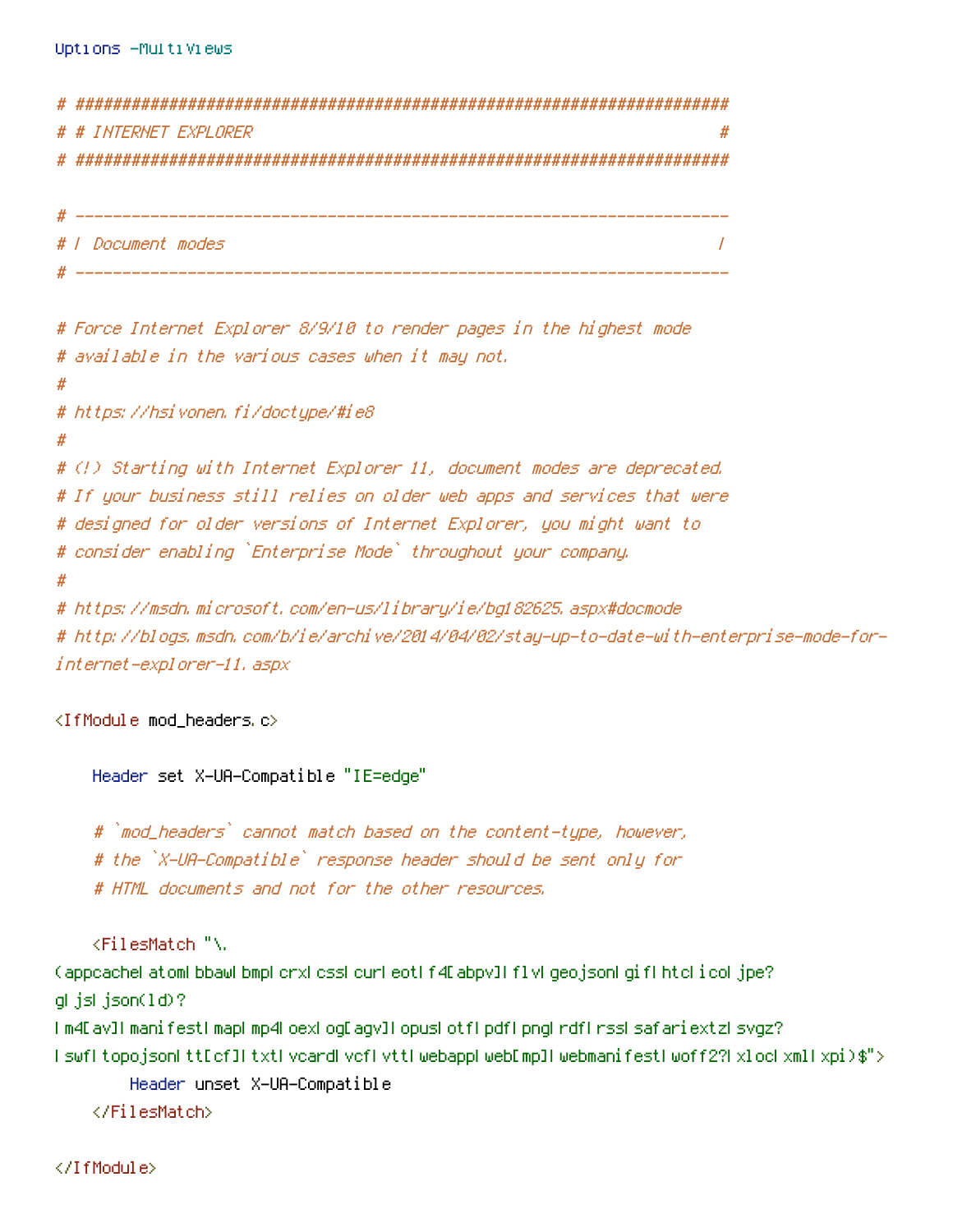# | Iframes cookies  $\overline{I}$ \_\_\_\_\_\_\_\_\_\_\_\_\_\_

# Allow cookies to be set from iframes in Internet Explorer.

 $\boldsymbol{\mathcal{H}}$ 

# https://msdn.microsoft.com/en-us/library/ms537343.aspx # http://www.w3.org/TR/2000/CR-P3P-20001215/

# <IfModule mod\_headers.c>

Header set P3P "policyref=\"/w3c/p3p.xml\", CP=\"IDC DSP COR ADM DEVi TAIi PSA PSD  $#$ IVAI IVDI CONI HIS OUR IND CNT\""  $# \ll 1$ f Modul e $>$ 

# # MEDIA TYPES AND CHARACTER ENCODINGS  $\boldsymbol{\#}$ 

| # |                 |  |
|---|-----------------|--|
|   | # / Media types |  |
| Ш |                 |  |

# Serve resources with the proper media types (f.k.a. MIME types).  $#$ # https://www.iana.org/assignments/media-types/media-types.xhtml # https://httpd.apache.org/docs/current/mod/mod\_mime.html#addtupe

 $\langle$ IfModule mod\_mime.c $\rangle$ 

## # Data interchange

| AddType application/atom+xml     | atom              |
|----------------------------------|-------------------|
| AddType application/json         | json map topojson |
| AddType application/ld+json      | jsonld            |
| AddType application/rss+xml      | rss               |
| AddType application/vnd.geo+json | geojson           |
| AddType application/xml          | rdf xml           |

## # JavaScript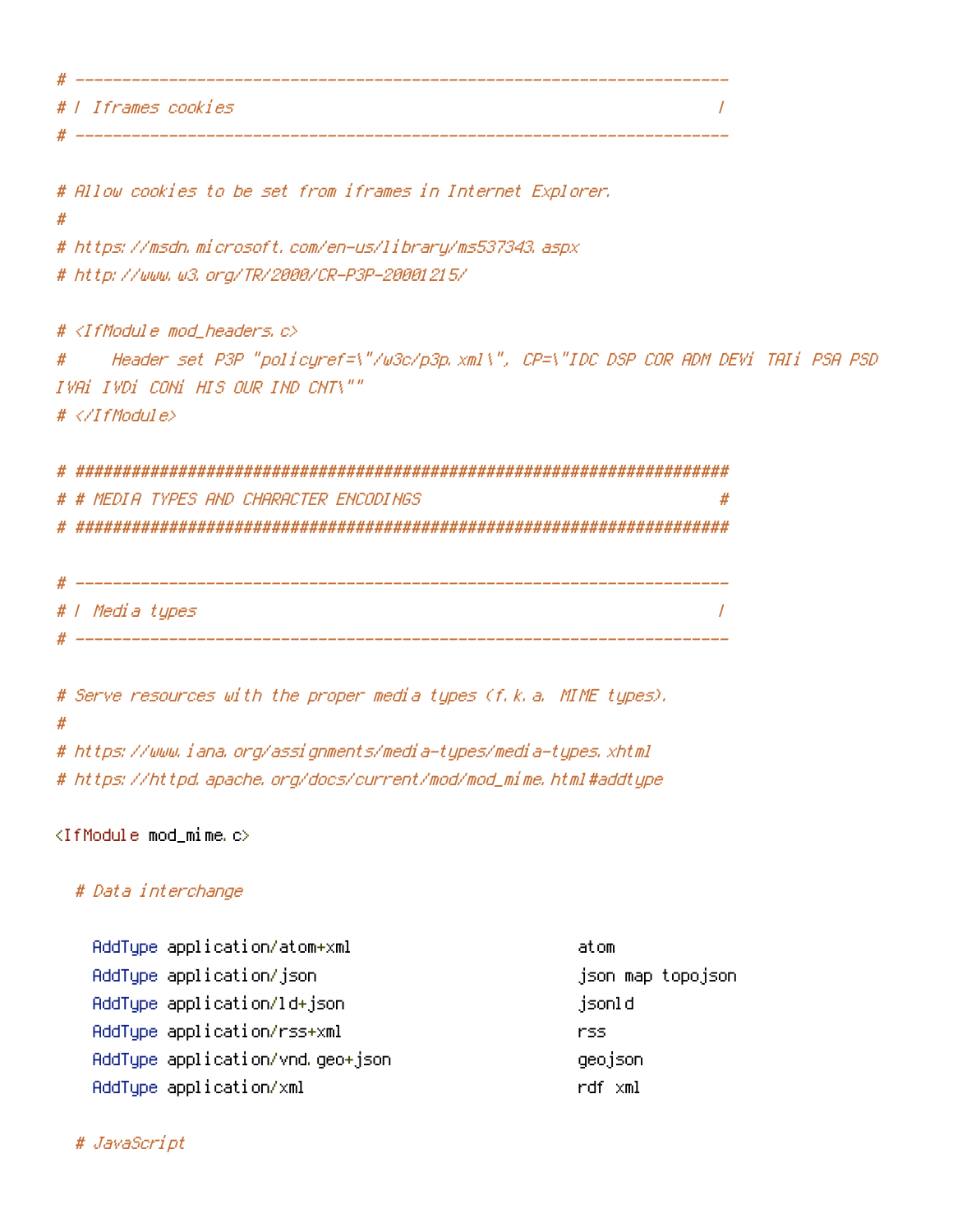# Normalize to standard type. # https://tools.ietf.org/html/rfc4329#section-7.2

| AddType application/javascript |  |
|--------------------------------|--|
|                                |  |

.is.

### # Manifest files

| AddType application/manifest+json           | webmanifest |
|---------------------------------------------|-------------|
| AddType application/x-web-app-manifest+json | webapp      |
| AddTupe text/cache-manifest                 | appcache    |

### # Media files

| AddType audio/mp4     | f4a f4b m4a     |
|-----------------------|-----------------|
| AddTupe audio/ogg     | oga ogg opus    |
| AddType image/bmp     | <b>bmp</b>      |
| AddType image/svg+xml | SVG SVGZ        |
| AddType image/webp    | WebD            |
| AddTupe video/mp4     | f4v f4p m4v mp4 |
| AddType video/ogg     | ogv             |
| AddTupe video/webm    | webm            |
| AddTupe video/x-flv   | fl v            |

# Serving `.ico` image files with a different media type # prevents Internet Explorer from displaying them as images: # https://github.com/h5bp/html5boilerplate/commit/37b5fec090d00f38de64b591bcddcb205aadf8ee

AddType image/x-icon

cur ico

## # Web fonts

| AddTupe application/font-woff         | woff   |
|---------------------------------------|--------|
| AddType application/font-woff2        | woff2. |
| AddType application/vnd.ms-fontobject | eot    |

# Browsers usually ignore the font media types and simply sniff # the bytes to figure out the font type. # https://mimesniff.spec.whatwg.org/#matching-a-font-type-pattern  $#$ # However, Blink and WebKit based browsers will show a warning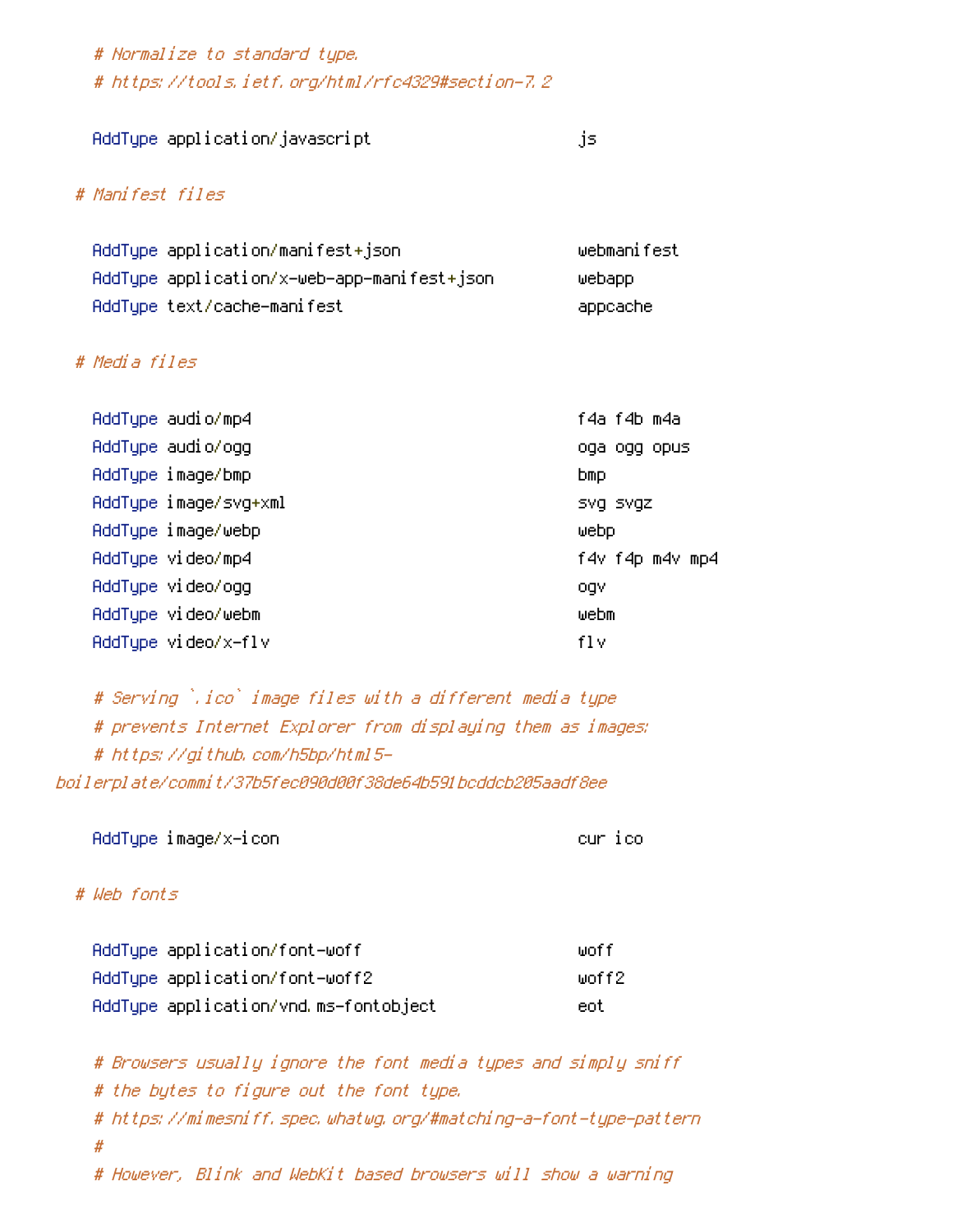# in the console if the following font types are served with any # other media types.

| AddType application/x-font-ttf | tto ttf |
|--------------------------------|---------|
| AddType font/opentype          | nt fi   |

### # Other

| AddTupe application/octet-stream       | safariextz |
|----------------------------------------|------------|
| AddTupe application/x-bb-appworld      | bbaw       |
| AddType application/x-chrome-extension | crx.       |
| AddType application/x-opera-extension  | oex.       |
| AddType application/x-xpinstall        | xpi        |
| AddType text/vcard                     | vcard vcf  |
| AddType text/vnd.rim.location.xloc     | xloc       |
| AddTupe text/vtt                       | vtt        |
| AddTupe text/x-component               | htc        |

### </IfModule>

| # |                         |  |
|---|-------------------------|--|
|   | # / Character encodings |  |
| ₩ |                         |  |

```
# Serve all resources labeled as `text/html` or `text/plain`
# with the media type `charset` parameter set to `UTF-8`.
#
```
# https://httpd.apache.org/docs/current/mod/core.html#adddefaultcharset

### AddDefaultCharset utf-8

# # Serve the following file types with the media type `charset` # parameter set to `UTF-8`,  $#$ # https://httpd.apache.org/docs/current/mod/mod\_mime.html#addcharset <IfModule mod\_mime.c>

AddCharset utf-8, atom \ , bbaw \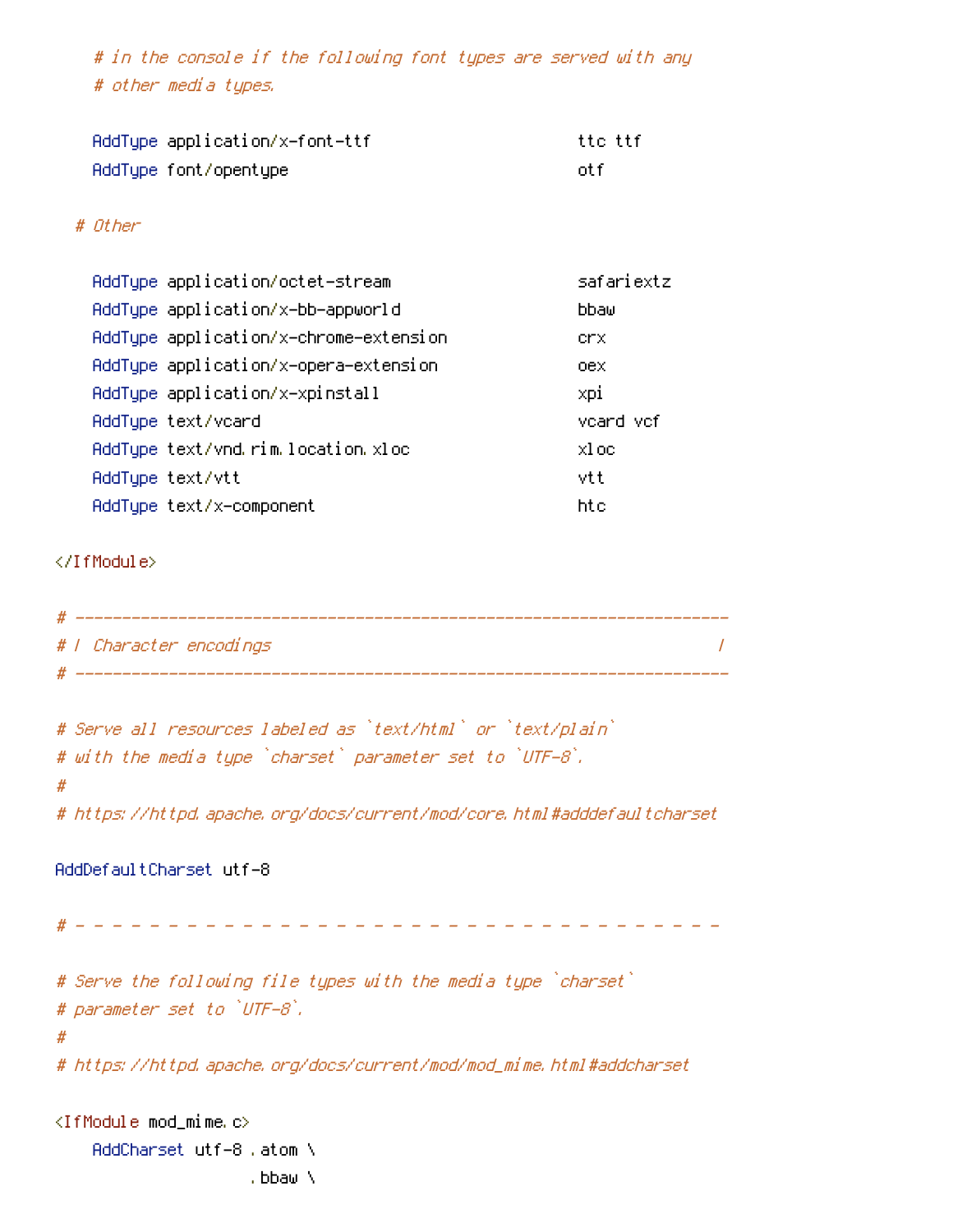- , css  $N$ , geojson  $\lambda$ , js  $\bar{\nabla}$ , json  $\lambda$ .json $1d \Delta$ , manifest  $\lambda$ , rdf  $\Delta$ , rss N , topojson \ , vtt $\lambda$ , webapp  $\lambda$ .webmanifest ∖ , xl oc $\lambda$ 
	- ,  $\times$ ml

```
</IfModule>
```

|        | # # REWRITES                                                             | # |
|--------|--------------------------------------------------------------------------|---|
|        | # / Rewrite engine                                                       |   |
|        |                                                                          |   |
|        | # (1) Turn on the rewrite engine (this is necessary in order for         |   |
| #<br># | the `RewriteRule` directives to work).                                   |   |
| #<br># | https://httpd.apache.org/docs/current/mod/mod_rewrite.html#RewriteEngine |   |
| #      | # (2) Enable the `FollowSymLinks` option if it isn't already.            |   |
| #<br># | https://httpd.apache.org/docs/current/mod/core.html#options              |   |
|        | # (3) If your web host doesn't allow the `FollowSymlinks` option,        |   |
| #      | you need to comment it out or remove it, and then uncomment              |   |
| #      | the `Options +SymLinksIfOwnerMatch` line (4), but be aware               |   |
| #<br># | of the performance impact.                                               |   |
| #<br># | https://httpd.apache.org/docs/current/misc/perf-tuning.html#symlinks     |   |
|        | # (4) Some cloud hosting services will require you set `RewriteBase`.    |   |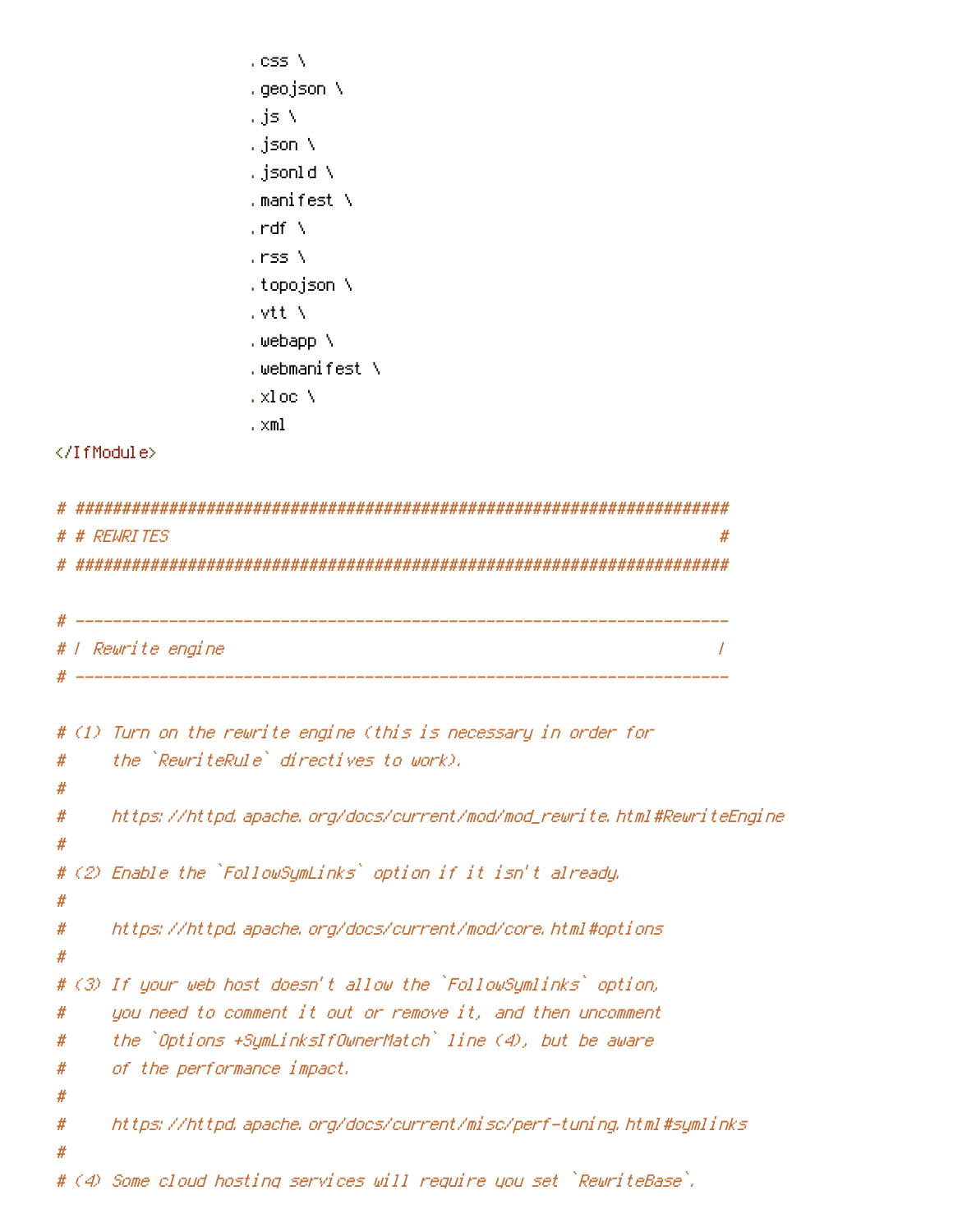$#$ 

https://www.rackspace.com/knowledge\_center/frequently-asked-question/why-is-# modrewrite-not-working-on-my-site

```
https://httpd.apache.org/docs/current/mod/mod_rewrite.html#rewritebase
#
#
# (5) Depending on how your server is set up, you may also need to
     use the `RewriteOptions` directive to enable some options for
#the rewrite engine.
#
#
     https://httpd.apache.org/docs/current/mod/mod_rewrite.html#rewriteoptions
#
## (6) Set %(ENV:PROTO) variable, to allow rewrites to redirect with the
     appropriate schema automatically (http or https).
#
```
<IfModule mod rewrite.c>

# $(1)$ RewriteEngine On

# $(2)$ Options +FollowSymlinks

#  $(3)$ # Options +SymLinksIfOwnerMatch

#  $\langle 4 \rangle$ # RewriteBase /

#  $(5)$ # RewriteOptions <options>

#  $(6)$ RewriteCond %(HTTPS) =on RewriteRule  $^{\sim}$  - [env=proto: https] RewriteCond %(HTTPS) != on RewriteRule  $^{\wedge}$  - [env=proto: http]

</IfModule>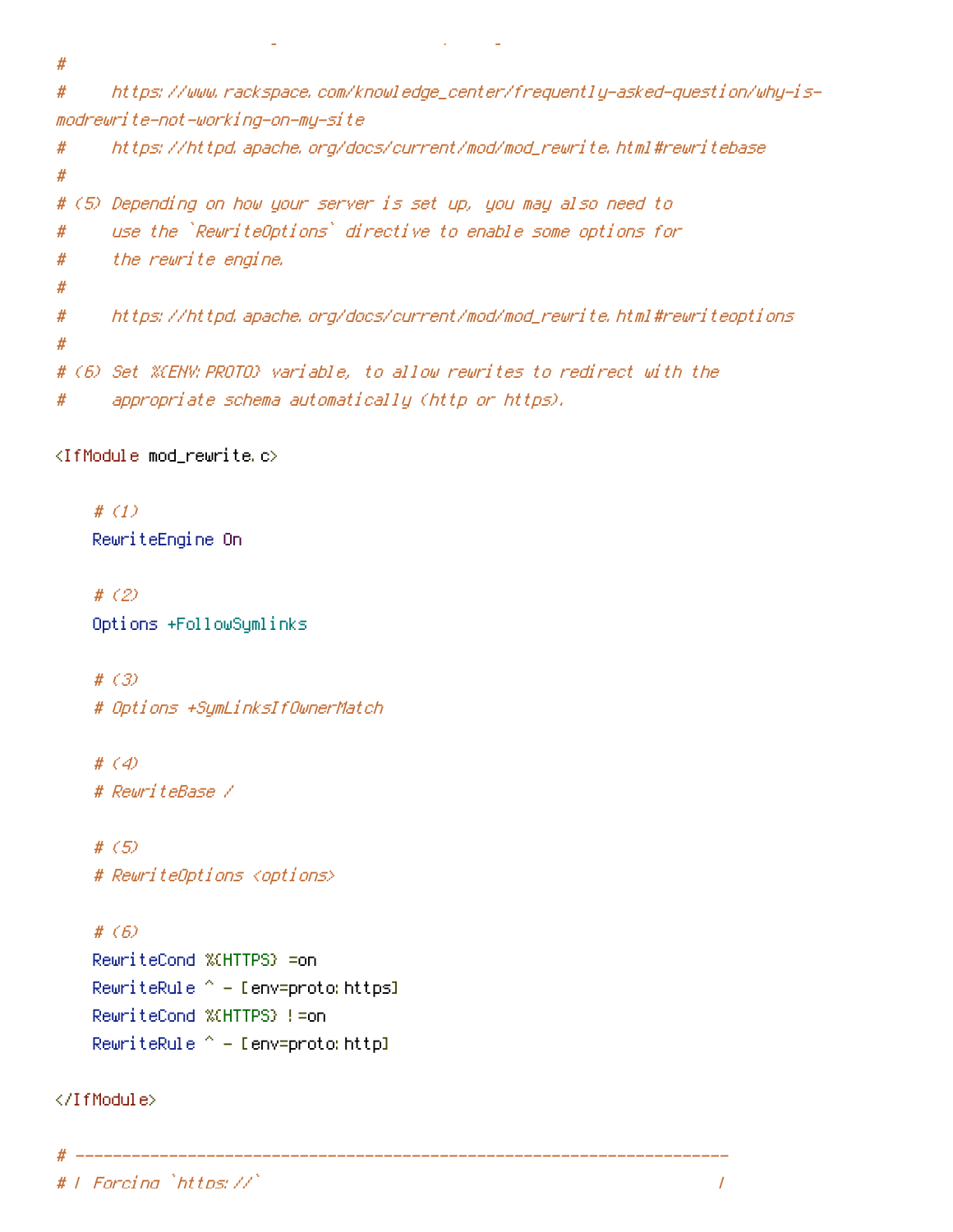# Redirect from the `http://` to the `https://` version of the URL. # https://wiki.apache.org/httpd/RewriteHTTPToHTTPS

# <IfModule mod\_rewrite.c>

RewriteEngine On #

RewriteCond %(HTTPS) !=on #

#

# </IfModule>

# F Suppressing / Forcing the `www.` at the beginning of URLs  $\overline{\phantom{a}}$ 

```
# The same content should never be available under two different
# URLs, especially not with and without `www.` at the beginning.
# This can cause SEO problems (duplicate content), and therefore,
# you should choose one of the alternatives and redirect the other
# one.
#
# By default `Option 1` (no `www.`) is activated.
# http://no-www.org/faq.php?q=class_b
# If you would prefer to use `Option 2`, just comment out all the
# lines from `Option 1` and uncomment the ones from `Option 2`.
## (!) NEVER USE BOTH RULES AT THE SAME TIME!
# Option 1: rewrite www.example.com → example.com
#<IfModule mod_rewrite.c>
    RewriteEngine On
#
    RewriteCond %(HTTPS) != on
#
    RewriteCond %CHTTP_HOST} ^www\.(.+)$ [HC]
#
#
    #</IfModule>
```
------------------------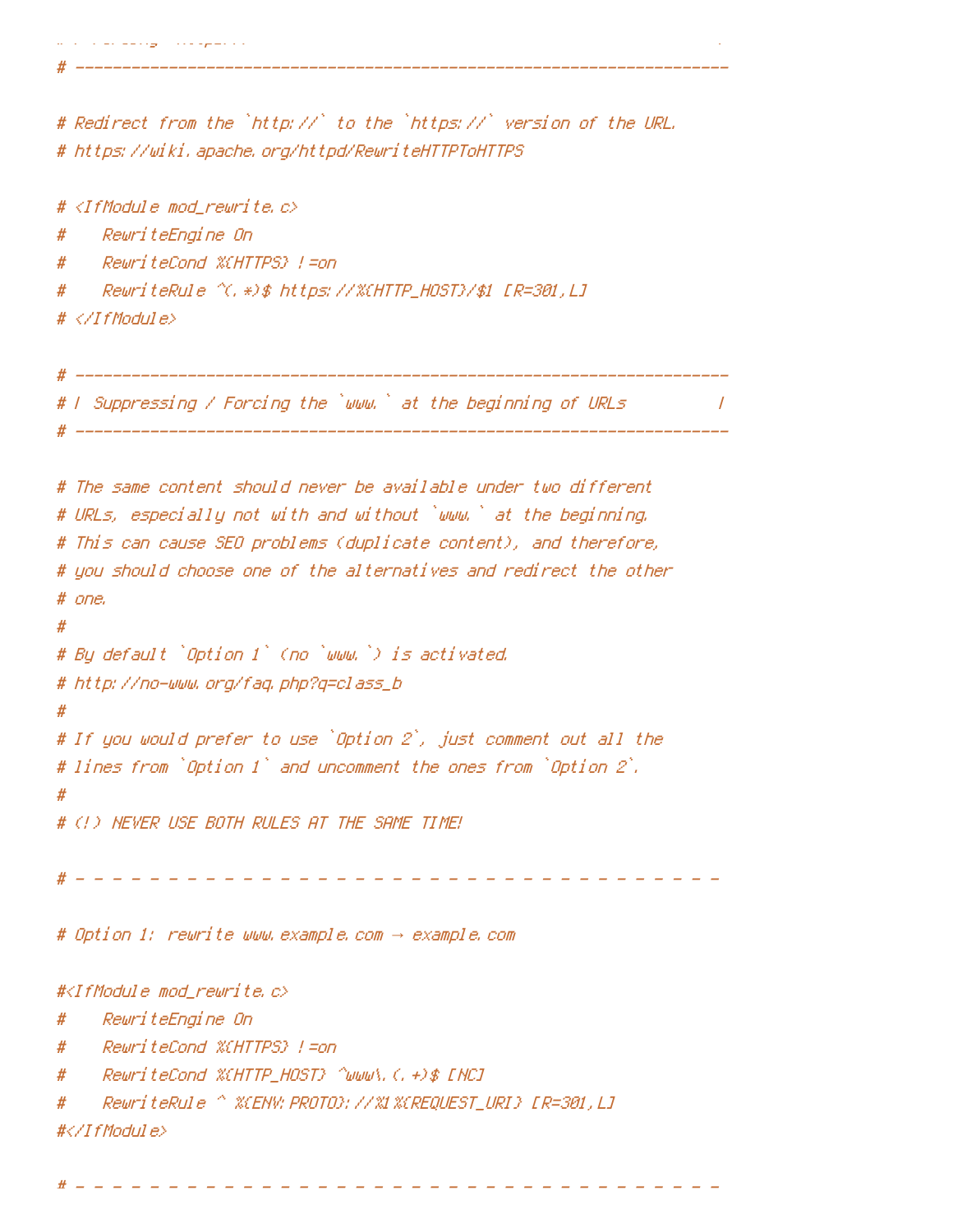```
# Option 2; rewrite example.com -> www.example.com
Ħ
# Be aware that the following might not be a good idea if you use "real"
# subdomains for certain parts of your website.
# <IfModule mod rewrite.c>
     RewriteEngine On
#RewriteCood %HITPS} L=on
##
     RewriteCond %CHTTP_HOST} ! ^www\, [NC]
##
```
- # ReuriteCond %(SERVER\_ADDR) !=127.8.8.1
- ReuriteCond %CSERVER\_ADDR} |=::1 #
- #
- $# \langle \angle I$ fModule $\rangle$

 $\boldsymbol{\pi}$ 

# | Rewrite to index.html to allow html5 state links

 $\prime$ 

# Use this For Angular Application

# Don't rewrite files or directories

# Rewrite everything else to index.html to allow html5 state links

### #<IfModule mod rewrite.c>

- # RewriteEngine on
- # RewriteCond %(REQUEST\_FILENAME) -f [OR]
- # ReuriteCond %CREQUEST\_FILENAME} -d
- # RewriteRule  $^{\circ}$  [1]
- # RewriteRule ^ index.html [L]

```
#</IfModule>
```

| # |                                     |
|---|-------------------------------------|
|   | # # SECURITY                        |
| # | ################################### |
|   |                                     |
|   |                                     |
|   | #   Clickjacking                    |
|   |                                     |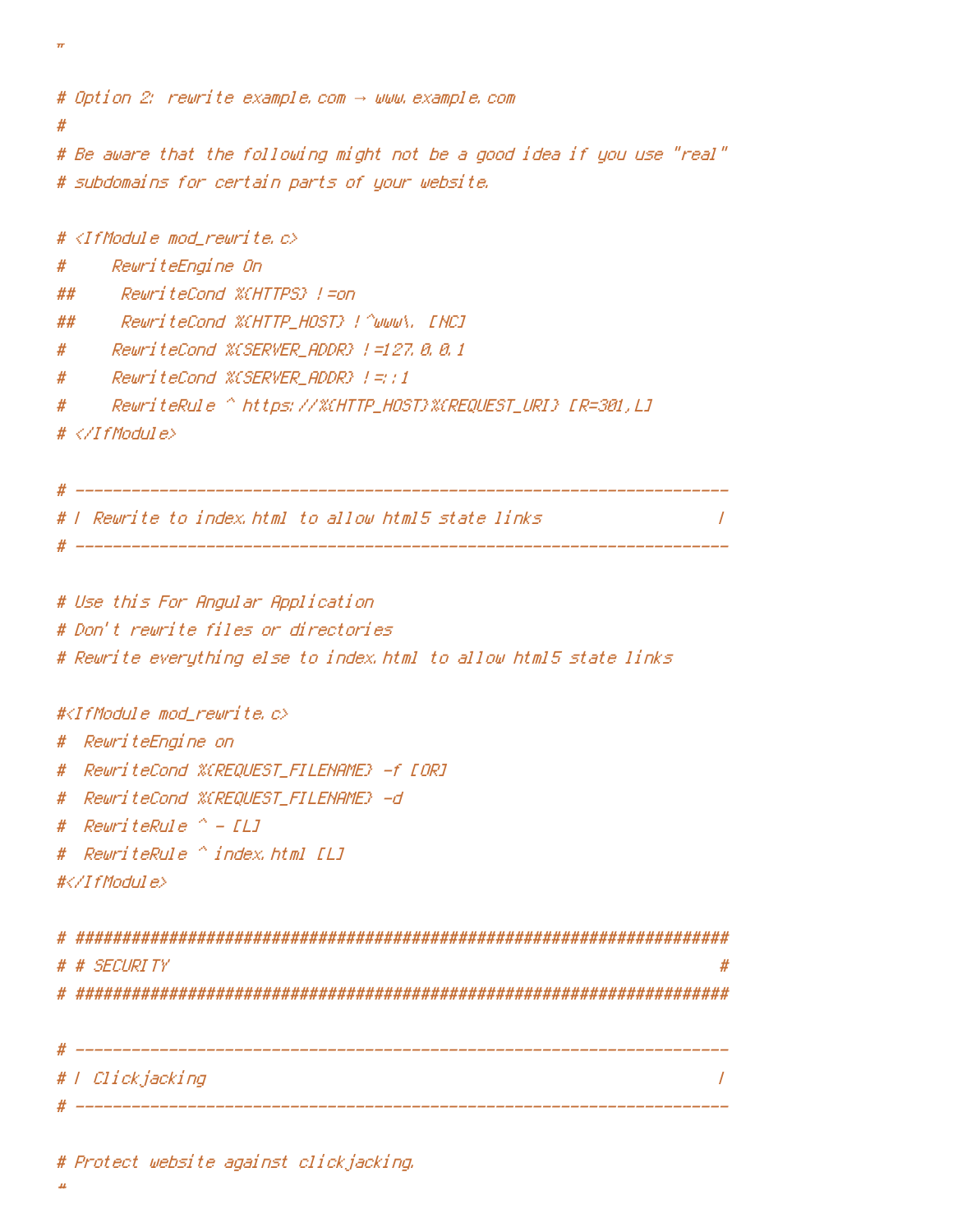```
#
# The example below sends the `X-Frame-Options` response header with
# the value `DENY`, informing browsers not to display the content of
# the web page in any frame.
# This might not be the best setting for everyone. You should read
# about the other two possible values the `X-Frame-Options` header
# field can have: `SAMEORIGIN` and `ALLOW-FROM`,
# https://tools.ietf.org/html/rfc7034#section-2.1.
#
# Keep in mind that while you could send the `X-Frame-Options` header
# for all of your website's pages, this has the potential downside that
# it forbids even non-malicious framing of your content (e.g.: when
# users visit your website using a Google Image Search results page).
# Nonetheless, you should ensure that you send the `X-Frame-Options`
# header for all pages that allow a user to make a state changing
# operation (e.g. pages that contain one-click purchase links, checkout
# or bank-transfer confirmation pages, pages that make permanent
# configuration changes, etc.),
Ħ
# Sending the `X-Frame-Options` header can also protect your website
# against more than just clickjacking attacks:
# https://cure53.de/xfo-clickjacking.pdf.
#
# https://tools.ietf.org/html/rfc7034
# http://blogs.msdn.com/b/ieinternals/archive/2010/03/30/combating-clickjacking-with-x-
frame-options, aspx
# https://www.owasp.org/index.php/Clickjacking
# <IfModule mod headers, c>
```
- Header set X-Frame-Options "DENY" #
- #`mod\_headers` cannot match based on the content-type, however, #
- # the `X-Frame-Options` response header should be send only for #
- # HTML documents and not for the other resources. #

<FilesMatch "\. #

Cappcachel atoml bbawl bmpl crxl cssl curl eotl f4EabpvJI f1vl geojsonl gif1 htcl icol jpe? gl .jsl .json(1d)?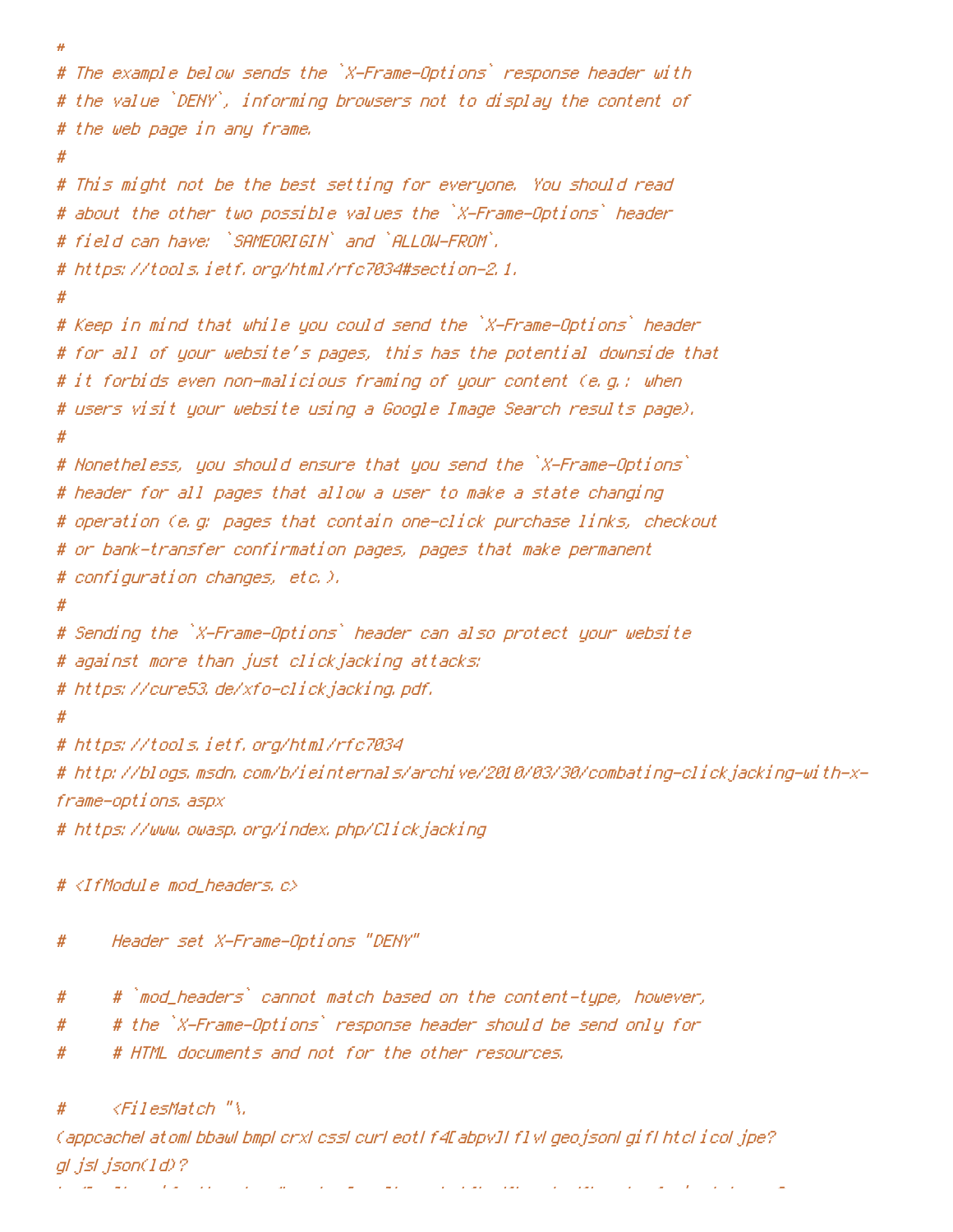I m4LavII manifestI mapI mp4LoexLogLagvII opusLotfI pdfI pngLrdfLrssLsafariextzLsvgz? I swfI topojsonI ttEcfJI txtI vcardI vcfI vttI webappI webEmpJI webmanifestI woff2?I xlocI xmlI xpi)\$">

# Header unset X-Frame-Options

```
</FilesMatch>
#
```
 $\# \langle \angle If$ Module $\rangle$ 

```
# F Content Security Policy (CSP)
                       \overline{I}
```
# Mitigate the risk of cross-site scripting and other content-injection. # attacks. #

```
# This can be done by setting a `Content Security Policy` which
# whitelists trusted sources of content for your website.
```
#

```
# The example header below allows ONLY scripts that are loaded from
# the current website's origin (no inline scripts, no CDN, etc).
```

```
# That almost certainly won't work as—is for your website!
```
#

```
# To make things easier, you can use an online CSP header generator.
# such as: http://cspisawesome.com/.
```
## #

```
# http://content-security-policy.com/
# http://www.html5rocks.com/en/tutorials/security/content-security-policy/
```

```
# http://www.w3.org/TR/CSP11/).
```

```
# <IfModule mod_headers,c>
```
Header set Content-Security-Policy "script-src 'self'; object-src 'self'" #

- # `mod\_headers` cannot match based on the content-type, however, #
- # the `Content-Security-Policy` response header should be send #
- # only for HTML documents and not for the other resources. #

### <FilesMatch "\. #

(appcachel atoml bbawl bmpl crxl cssl curl eotl f4EabpvJI f1vl geojsonl gif1 htcl i col jpe?) gl jsl json(1d)?

I m4EavII manifestI mapI mp4LoexLogEagvII opusLotfLpdfLpngLrdfLrssLsafariextzLsvgz? I swfI topojsonI ttEcfJI txtI vcardI vcfI vttI webappI webEmpJI webmanifestI woff2?I xlocI xmlI xpi)\$">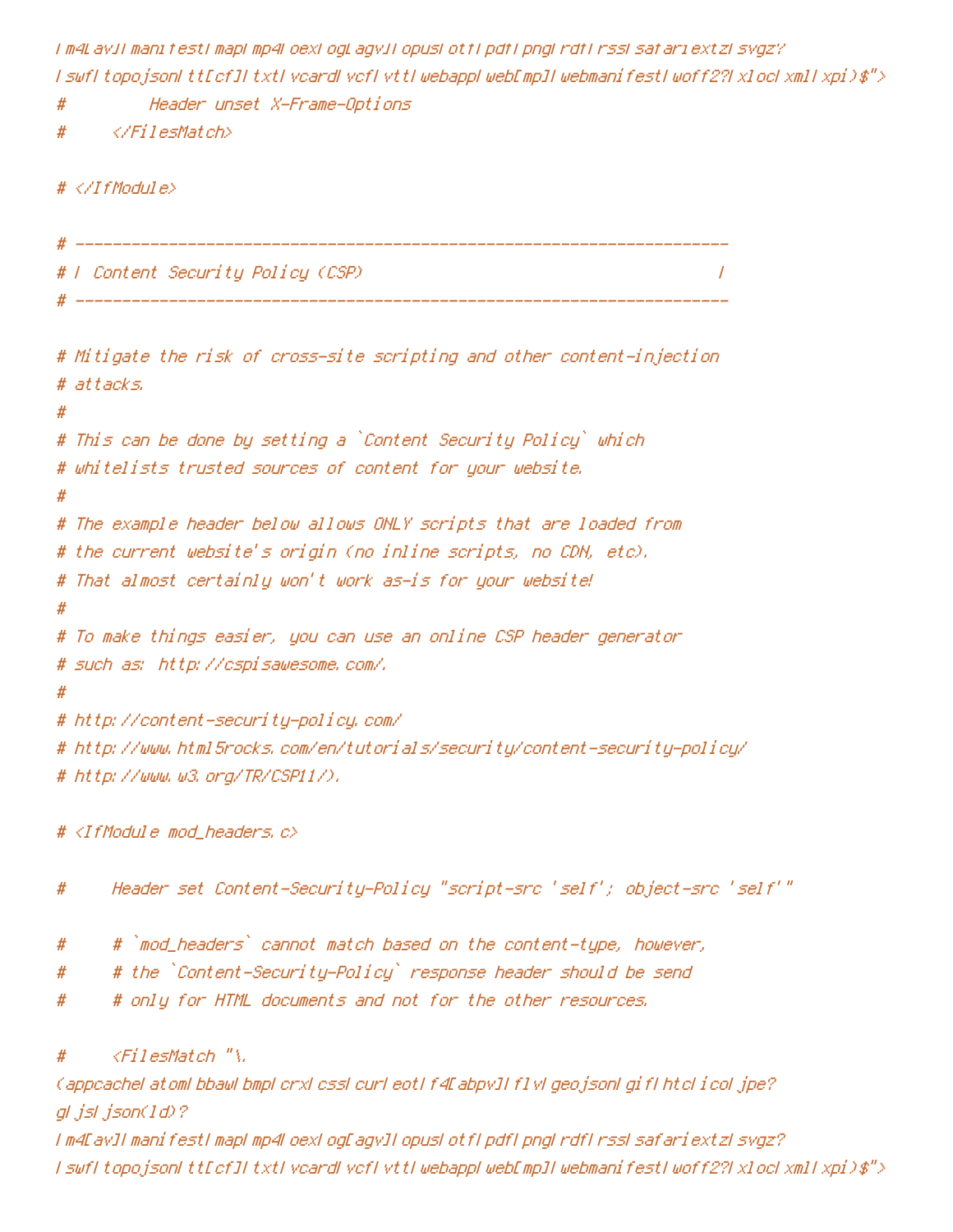$#$ Header unset Content-Security-Policy

```
\langle/FilesMatch>
#
```
 $# \langle \angle If$ Module $\rangle$ 

```
# | File access
                                                                                                                        \overline{1}
```

```
# Block access to directories without a default document.
#
# You should leave the following uncommented, as you shouldn't allow
# anyone to surf through every directory on your server (which may
# includes rather private places such as the CMS's directories).
<IfModule mod_autoindex.c>
    Options -Indexes
</TfModule>
# Block access to all hidden files and directories with the exception of
# the visible content from within the `/.well-known/` hidden directory.
## These types of files usually contain user preferences or the preserved
# state of an utility, and can include rather private places like, for
# example, the `.git` or `.svn` directories.
Ħ
# The `/.well-known/` directory represents the standard (RFC 5785) path
# prefix for "well-known locations" (e.g.: `/.well-known/manifest.json`,
# [/,well-known/keubase.txt]), and therefore, access to its visible
# content should not be blocked.
#
# https://www.mnot.net/blog/2010/04/07/well-known
# https://tools.ietf.org/html/rfc5785
\langleIfModule mod rewrite.c\rangle
```
RewriteEngine On RewriteCond %(REQUEST\_URI) "!(^|/)\,well=known/([^,/]+,/?)+\$" [NC] RewriteCond %(SCRIPT\_FILENAME) -d [OR] RewriteCond %(SCRIPT\_FILENAME) -f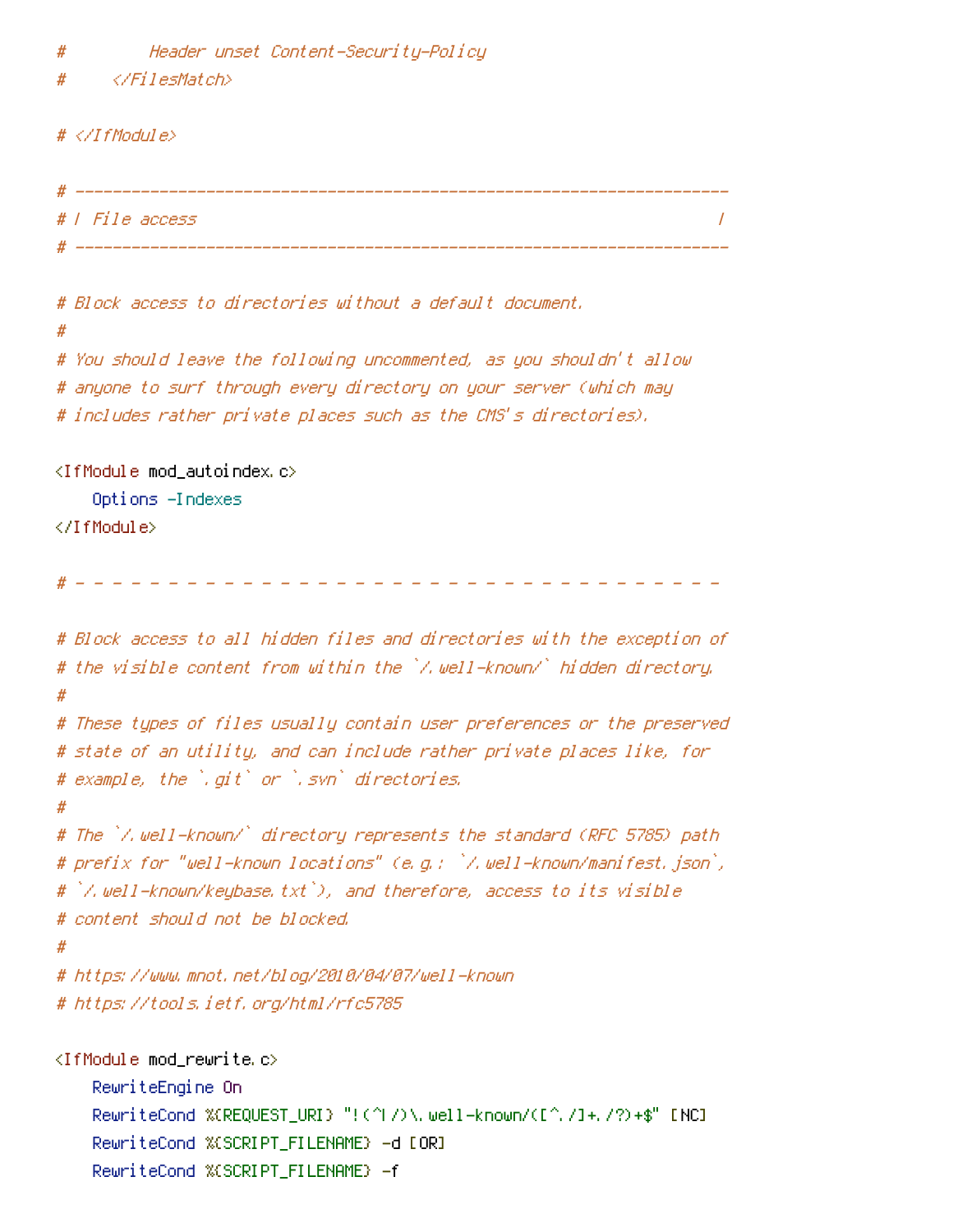```
RewriteRule "(^L/)\." = [F]
```
### </IfModule>

# Block access to files that can expose sensitive information. # # By default, block access to backup and source files that may be # left by some text editors and can pose a security risk when anyone # has access to them.  $#$ # http://feross.org/cmsploit/ # # (!) Update the `<FilesMatch>` regular expression from below to # include any files that might end up on your production server and # can expose sensitive information about your website. These files may # include: configuration files, files that contain metadata about the # project (e.g.: project dependencies), build scripts, etc..

<FilesMatch "(^#, \*#| \, (bak| conf| dist| fla| in[ci]| loq| psd| sh| sql| sw[op])| ~)\$">

```
# Apache \langle 2, 3 \rangle<IfModule !mod_authz_core.c>
    Order allow, deny
    Deny from all
    Satisfy All
</IfModule>
```

```
# Apache \geq 2.3
<IfModule mod_authz_core.c>
    Require all denied
</IfModule>
```
</FilesMatch>

# | HTTP Strict Transport Security (HSTS) 

 $\prime$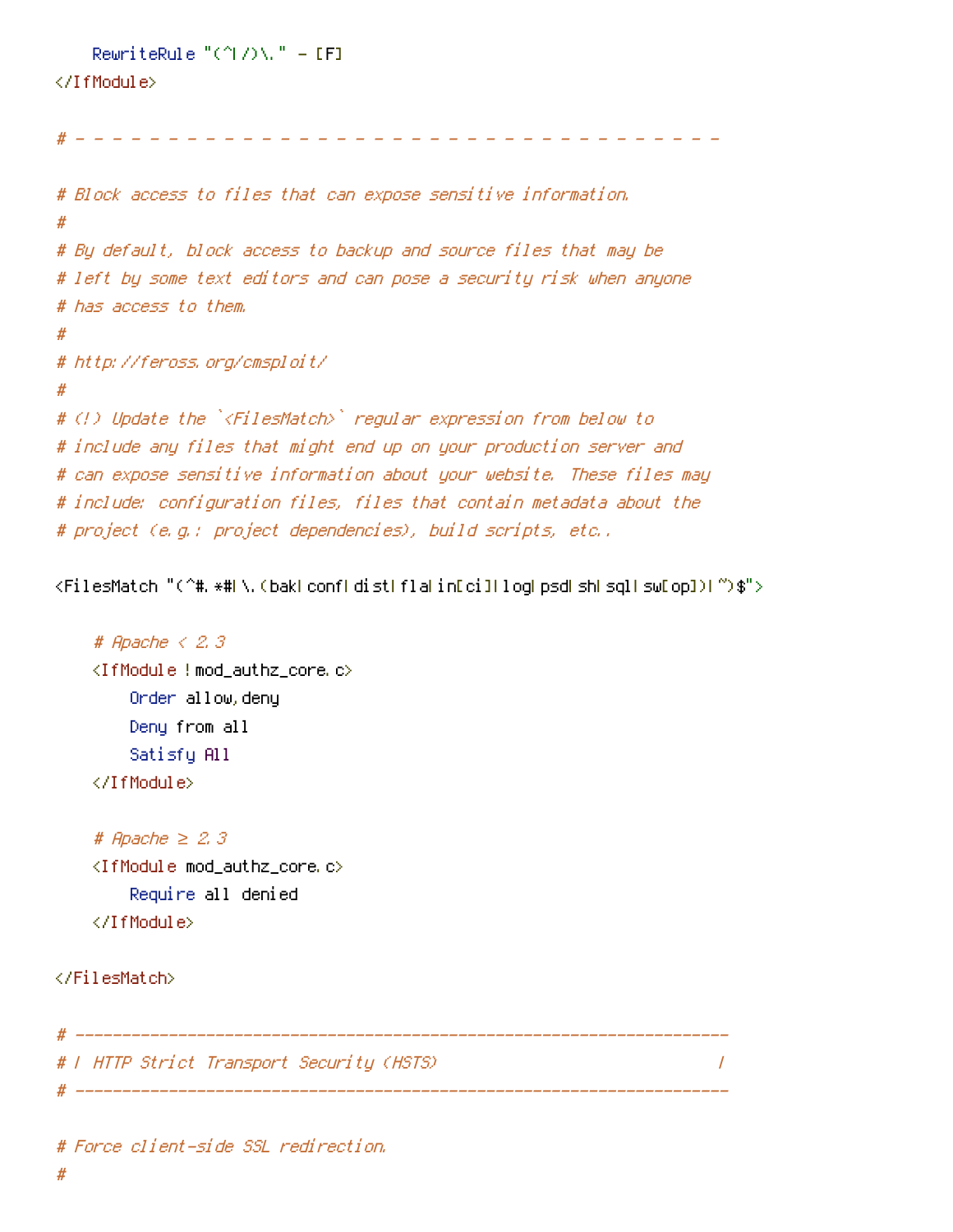```
# If a user types `example.com` in their browser, even if the server
# redirects them to the secure version of the website, that still leaves
# a window of opportunity (the initial HTTP connection) for an attacker
# to downgrade or redirect the request.
#
# The following header ensures that browser will ONLY connect to your
# server via HTTPS, regardless of what the users type in the browser's
# address bar.
# (!) Remove the `includeSubDomains` optional directive if the website's
# subdomains are not using HTTPS.
#
# http://www.html5rocks.com/en/tutorials/security/transport-layer-security/
# https://tools.ietf.org/html/draft-ietf-websec-strict-transport-sec-14#section-6.1
# http://blogs.msdn.com/b/ieinternals/archive/2014/08/18/hsts-strict-transport-security-
attacks-mitigations-deployment-https, aspx
```
# <IfModule mod\_headers, c>

"Header always set Strict-Transport-Security "max-age=16070400; includeSubDomains #  $\# \langle \angle I$ f Modul e $\rangle$ 

```
# F Reducing MIME type security risks
                             \prime
```

```
# Prevent some browsers from MIME-sniffing the response.
#
# This reduces exposure to drive-by download attacks and cross-origin
# data leaks, and should be left uncommented, especially if the server
# is serving user-uploaded content or content that could potentially be
# treated as executable by the browser.
#
# http://www.slideshare.net/hasegawayosuke/owasp-hasegawa
# http://blogs.msdn.com/b/ie/archive/2008/07/02/ie8-security-part-v-comprehensive-
protection, aspx
# https://msdn.microsoft.com/en-us/library/ie/gg622941.aspx
# https://mimesniff.spec.whatwg.org/
<IfModule mod_headers.c>
    Header set X–Content–Type–Options "nosniff"
```
</IfModule>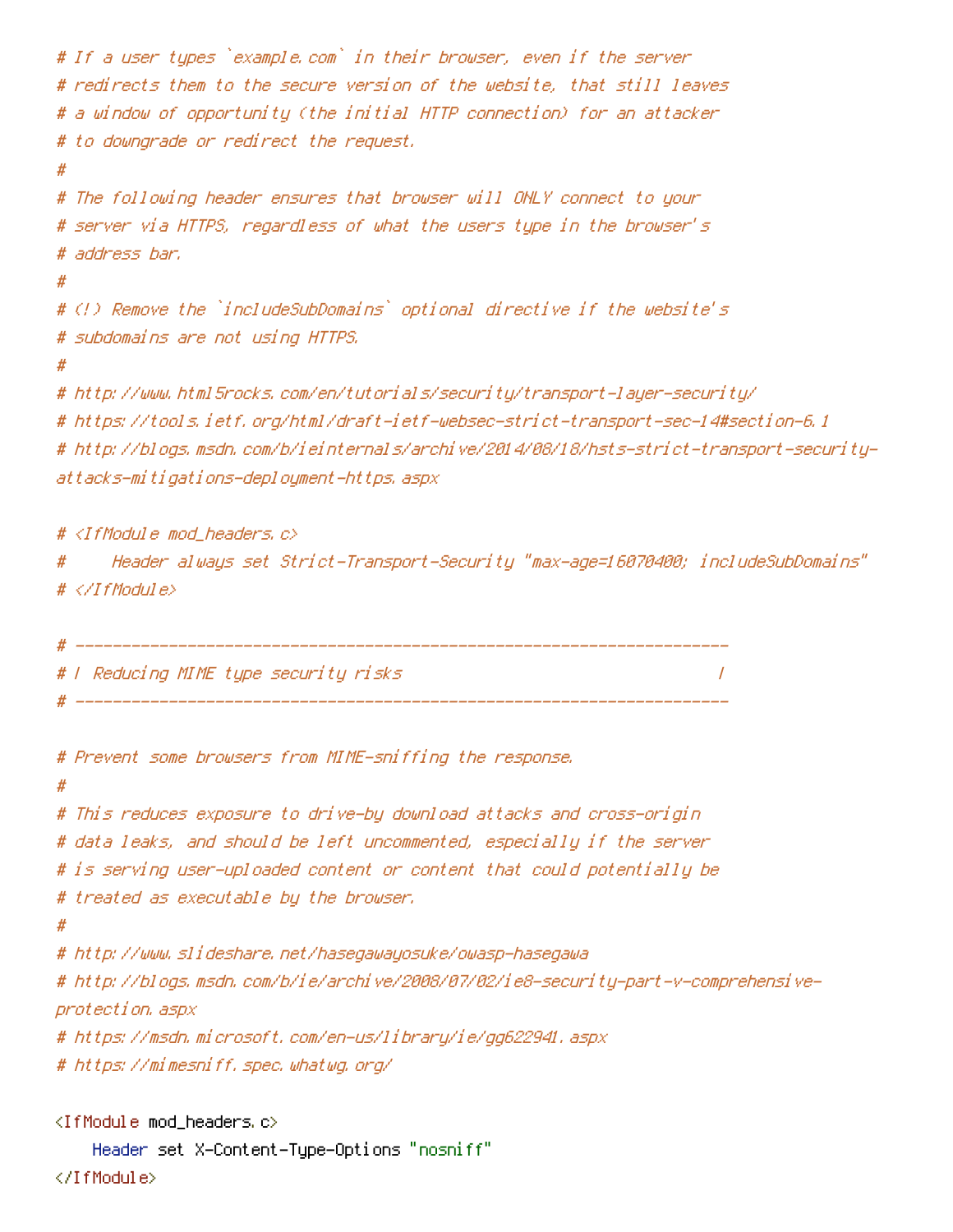# F Reflected Cross-Site Scripting (XSS) attacks

```
# (1) Tru to re-enable the cross-site scripting (XSS) filter built
      into most web browsers.
#
Ħ
      The filter is usually enabled by default, but in some cases it
#
      may be disabled by the user. However, in Internet Explorer for
#
      example, it can be re-enabled just by sending the
#
      \mathbb{Z}-XSS-Protection header with the value of \mathbb{Z}^2.
#
#
# (2) Prevent web browsers from rendering the web page if a potential
      reflected (a.k.a non-persistent) XSS attack is detected by the
#
      filter.#
#
#
      By default, if the filter is enabled and browsers detect a
      reflected XSS attack, they will attempt to block the attack
#
      by making the smallest possible modifications to the returned
#
      web page.
#
#
#
      Unfortunately, in some browsers (e.g.: Internet Explorer),
      this default behavior may allow the XSS filter to be exploited,
#
      thereby, it's better to inform browsers to prevent the rendering
#
      of the page altogether, instead of attempting to modify it.
#
#
#
      https://hackademix.net/2009/11/21/ies-xss-filter-creates-xss-vulnerabilities
#
# (!) Do not rely on the XSS filter to prevent XSS attacks! Ensure that
      uou are taking all possible measures to prevent XSS attacks, the
#
      most obvious being: validating and sanitizing your website's inputs.
#
# http://blogs.msdn.com/b/ie/archive/2008/07/02/ie8-security-part-iv-the-xss-filter.aspx
# http://blogs.msdn.com/b/ieinternals/archive/2011/01/31/controlling-the-internet-
explorer-xss-filter-with-the-x-xss-protection-http-header, aspx
```
 $\overline{I}$ 

```
# https://www.owasp.org/index.php/Cross-site_Scripting_%28XSS%29
```
#  $\langle$ IfModule mod headers,  $c$ >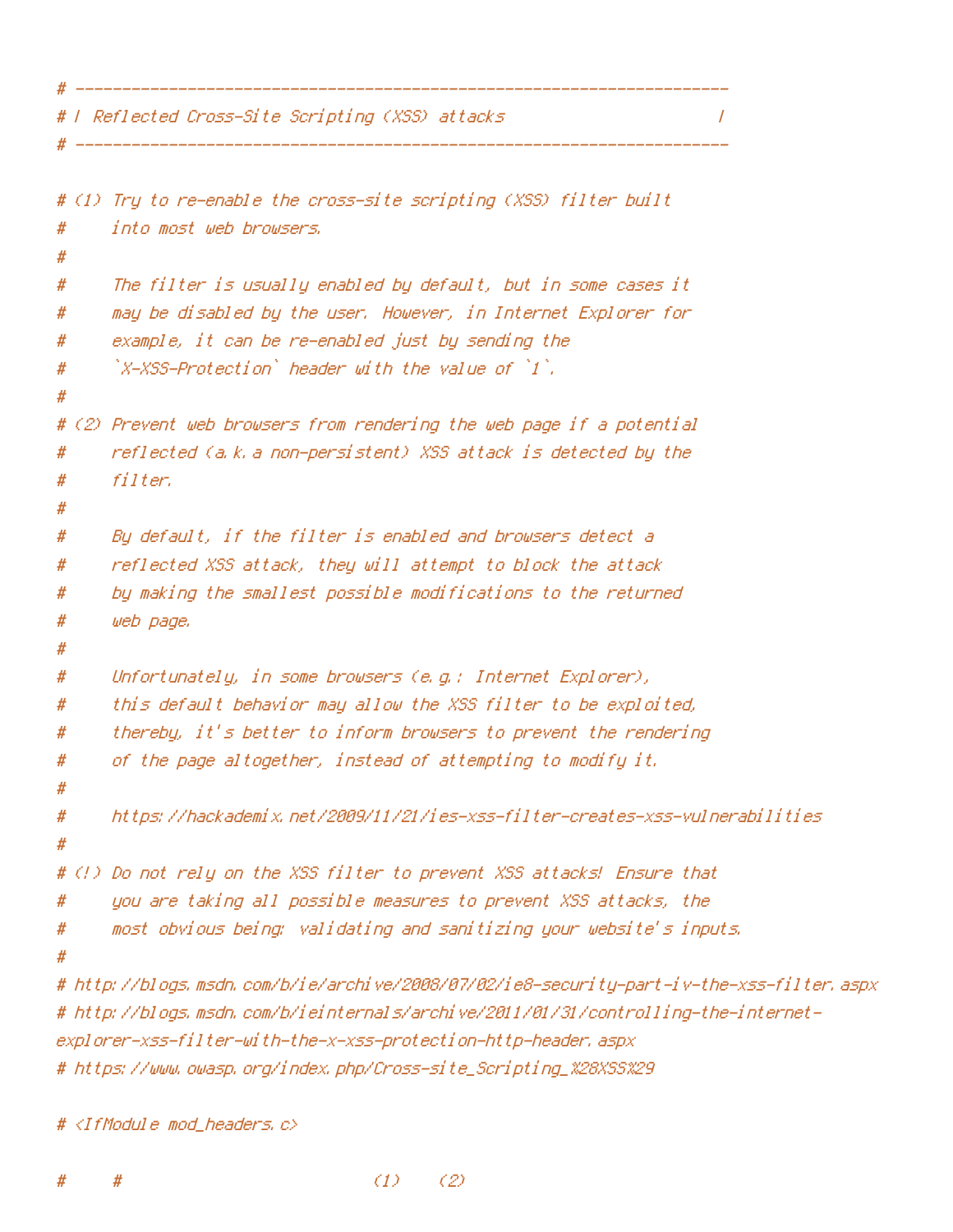- # `mod\_headers` cannot match based on the content-type, however,  $#$
- # the `X-XSS-Protection` response header should be send only for #
- # HTML documents and not for the other resources. #

#### $\langle$ FilesMatch "\.  $#$

```
Cappcachel atoml bbawl bmpl crxl cssl curl eotl f4EabpvJI f1vl geojsonl gif1 htcl icol jpe?
gl.jsl.json(1d)?
I m4EavJI manifestI mapI mp4LoexLogEagvJI opusLotfLpdfLpngLrdfLrssLsafariextzLsvgz?
I swfI topojsonI ttEcfJI txtI vcardI vcfI vttI webappLwebEmpJI webmanifestI woff2?I xlocLxmlI xpi)$">
          Header unset X-XSS-Protection
#
```
 $\overline{1}$ 

</FilesMatch> #

### $# \langle \angle If$ Module $\rangle$

# F Server-side technology information 

```
# Remove the `X-Powered-By` response header that:
#* is set by some frameworks and server-side languages
#
    (e.g.: ASP.NET, PHP), and its value contains information
#
    about them (e.g.: their name, version number)
#
#
  * doesn't provide any value to users, contributes to header
#
#bloat, and in some cases, the information it provides can
    expose vulnerabilities
#
#
# (!) If you can, you should disable the `X-Powered-By` header from the
# language / framework level (e.g.: for PHP, you can do that by setting
# expose\_php = off' in 'php, ini')#
# https://php.net/manual/en/ini.core.php#ini.expose-php
<IfModule mod headers.c>
```

```
Header unset X-Powered-By
</IfModule>
```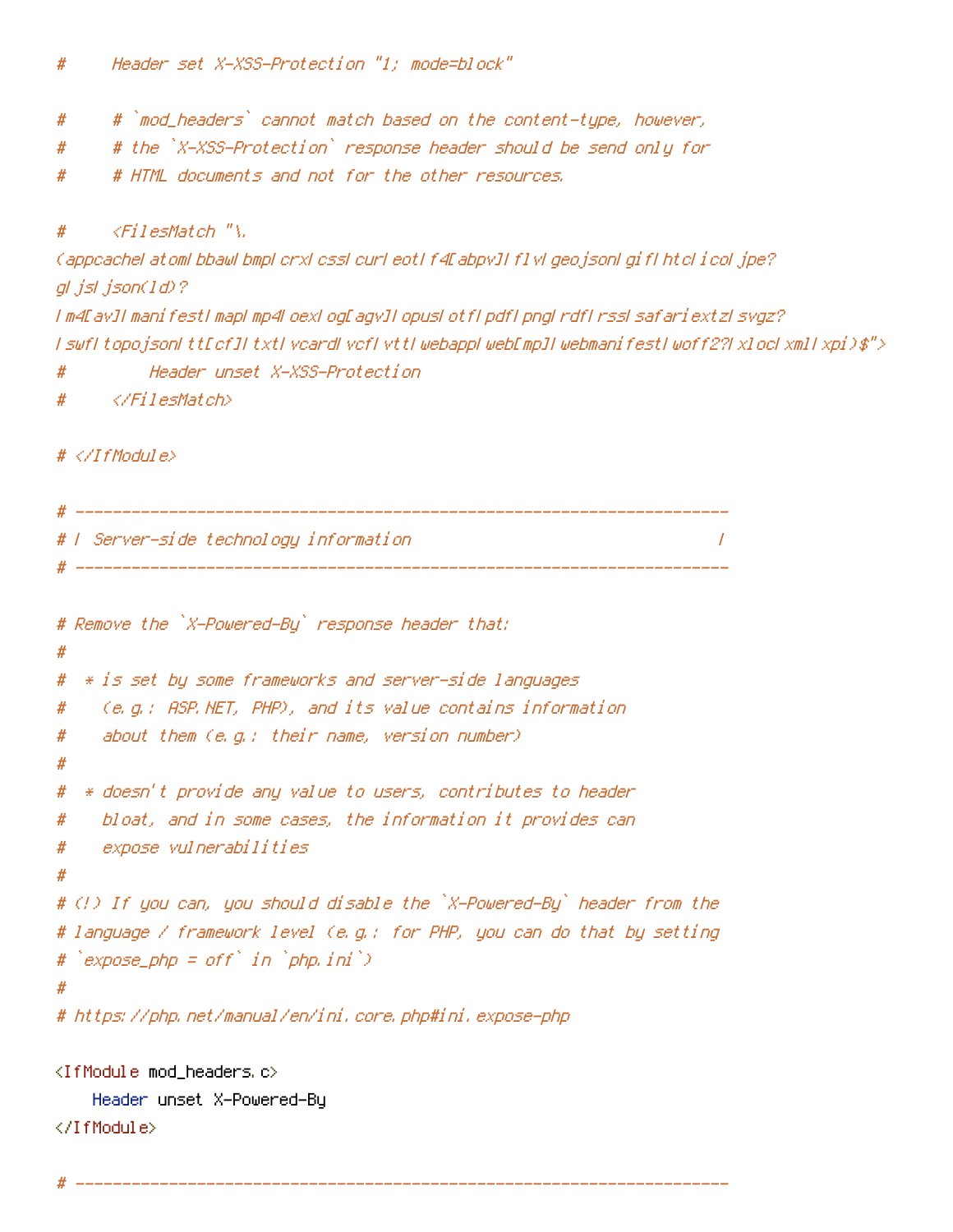# Prevent Apache from adding a trailing footer line containing # information about the server to the server-generated documents # (e.g.: error messages, directory listings, etc.) # # https://httpd.apache.org/docs/current/mod/core.html#serversignature

### ServerSignature Off

÷.

--------------------------------

| # Prevent Apache from sending in the `Server` response header its        |
|--------------------------------------------------------------------------|
| # exact version number, the description of the generic OS-type or        |
| # information about its compiled-in modules.                             |
| #                                                                        |
| # (!) The `ServerTokens` directive will only work in the main server     |
| # configuration file, so don't try to enable it in the `.htaccess` file! |
| #                                                                        |
| # https://httpd.apache.org/docs/current/mod/core.html#servertokens       |
|                                                                          |
|                                                                          |

### #ServerTokens Prod

| # # WFR PFRFNRMANCF<br># |
|--------------------------|
|                          |
|                          |
|                          |

| # | _________<br>' nmnressinn |      |
|---|---------------------------|------|
|   |                           | ---- |

### <IfModule mod\_deflate.c>

# Force compression for mangled `Accept-Encoding` request headers # https://developer.yahoo.com/blogs/ydn/pushing-beyond-gzipping-25601.html

<IfModule mod\_setenvif.c>

<IfModule mod\_headers.c>

SetEnvIfNoCase ^(Accept-EncodXngl X-cept-Encodingl X(15)1 ^(15)1-(15)) \$  $\gamma$ (cziplideflate)\s\* 2\s\*)+LEX"-1{4 13}\$ HAVE Accent-Epooding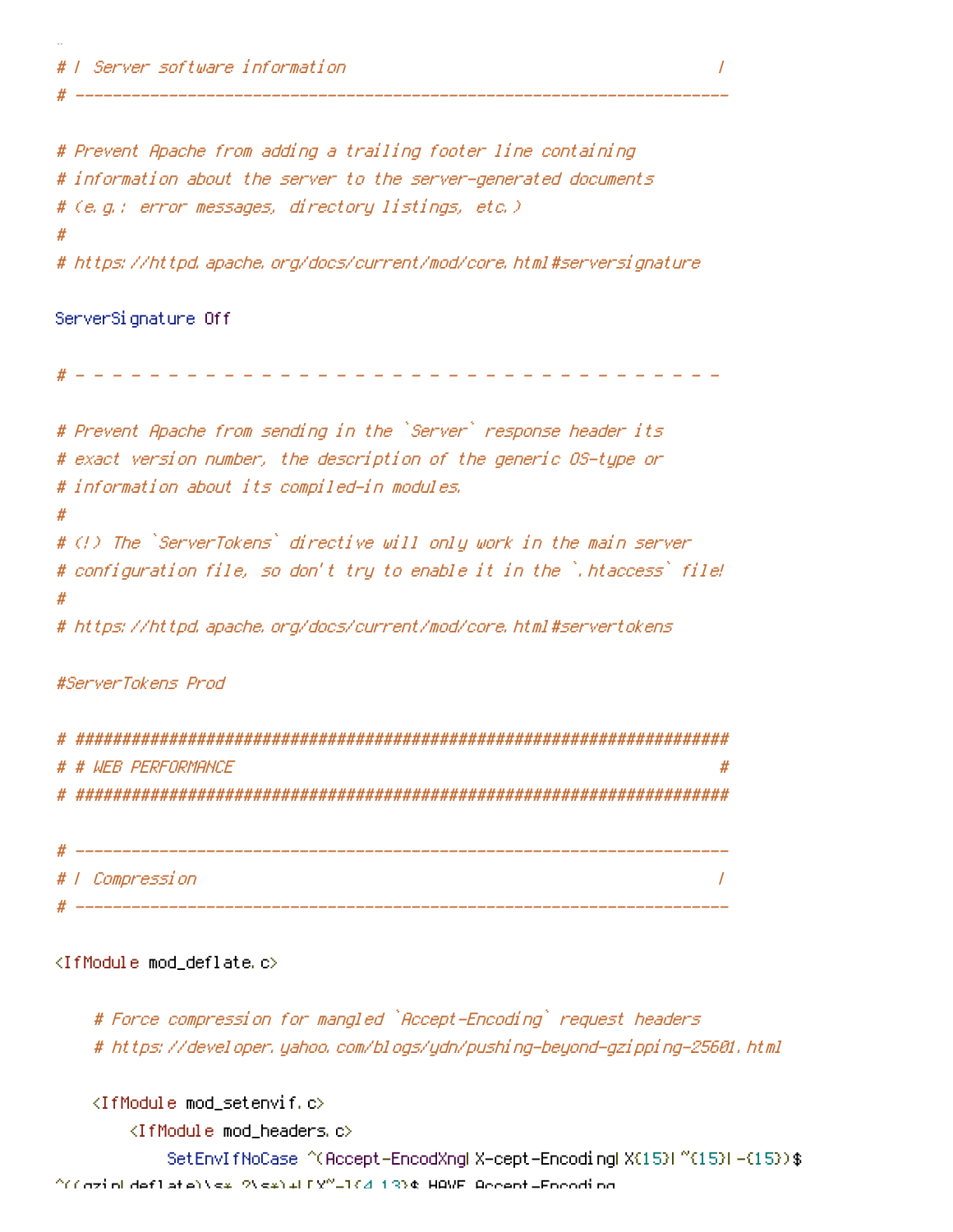vygzipi dori acozyczy syczymicki michycorp i inveznocopemericourrig

RequestHeader append Accept-Encoding "gzip, deflate" env=HAVE\_Accept-Encoding </IfModule>

</IfModule>

```
# Compress all output labeled with one of the following media types.
## (!) For Apache versions below version 2.3.7 you don't need to
# enable `mod_filter` and can remove the `<IfModule mod_filter.c>`
# and `</IfModule>` lines as `AddOutputFilterByType` is still in
# the core directives.
#
```
# https://httpd.apache.org/docs/current/mod/mod\_filter.html#addoutputfilterbytype

### <IfModule mod\_filter.c>

| AddOutputFilterByType DEFLATE "application/atom+xml" \ |                                         |
|--------------------------------------------------------|-----------------------------------------|
|                                                        | "application/javascript" \              |
|                                                        | "application/json" \                    |
|                                                        | "application/ld+json" \                 |
|                                                        | "application/manifest+json" \           |
|                                                        | "application/rdf+xml" \                 |
|                                                        | "application/rss+xml" \                 |
|                                                        | "application/schema+json" \             |
|                                                        | "application/vnd.geo+json" \            |
|                                                        | "application/vnd.ms-fontobject" \       |
|                                                        | "application/x-font-ttf" \              |
|                                                        | "application/x-javascript" \            |
|                                                        | "application/x-web-app-manifest+json" \ |
|                                                        | "application/xhtml+xml" \               |
|                                                        | "application/xml" \                     |
|                                                        | "font/eot" $\lambda$                    |
|                                                        | "font/opentype" \                       |
|                                                        | "image/bmp" \                           |
|                                                        | "image/svq+xml" \                       |
|                                                        | "image/vnd.microsoft.icon" \            |
|                                                        | "image/x-icon" \                        |
|                                                        | "text/cache-manifest" \                 |
|                                                        | "text/css" \                            |
|                                                        | "text/html" $\lambda$                   |
|                                                        | والأراف فسألت المستنبذة والقريمانية     |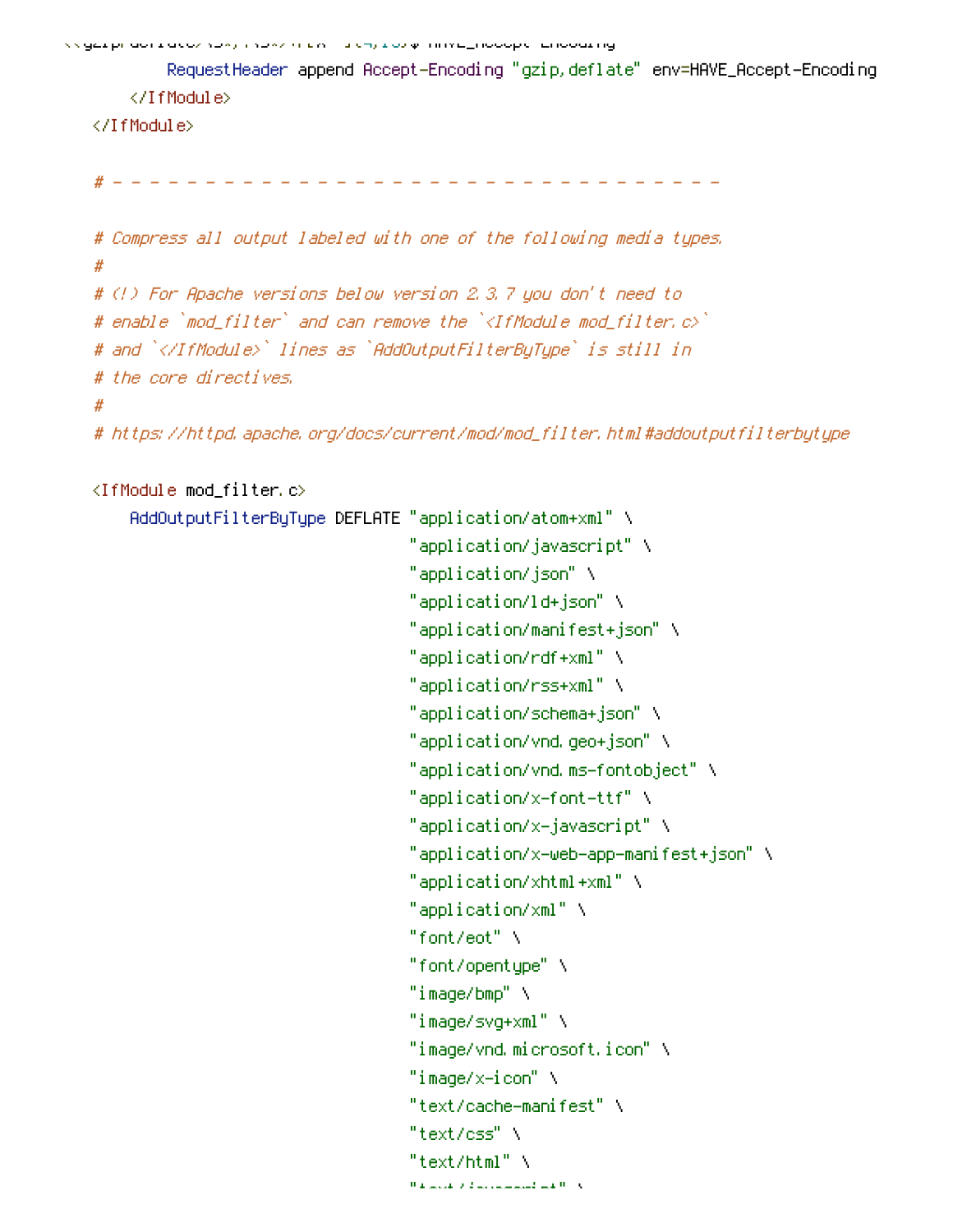```
text/javascript \
"text/plain" \
"text/voard" \
"text/vnd.rim.location.xloc" \
"text/vtt" \
"text/x-component" \
"text/x-cross-domain-policy" \
"text/xml"
```
### </IfModule>

```
# Map the following filename extensions to the specified
   # encoding type in order to make Apache serve the file types
   # with the appropriate `Content-Encoding` response header
   # (do note that this will NOT make Apache compress them!).
   ## If these files types would be served without an appropriate
   # `Content-Enable` response header, client applications (e.g.;
   # browsers) wouldn't know that they first need to uncompress
   # the response, and thus, wouldn't be able to understand the
   # content,
   ## https://httpd.apache.org/docs/current/mod/mod_mime.html#addencoding
   \langleIfModule mod_mime.c\rangleAddEncoding gzip
                                 svgz
   </IfModule>
</IfModule>
                          # ------------
# 1 Content transformation
                                                                 \overline{I}# Prevent intermediate caches or proxies (e.g.: such as the ones
```

```
# used by mobile network providers) from modifying the website's
# content.
```
# https://tools.ietf.org/html/rfc2616#section-14.9.5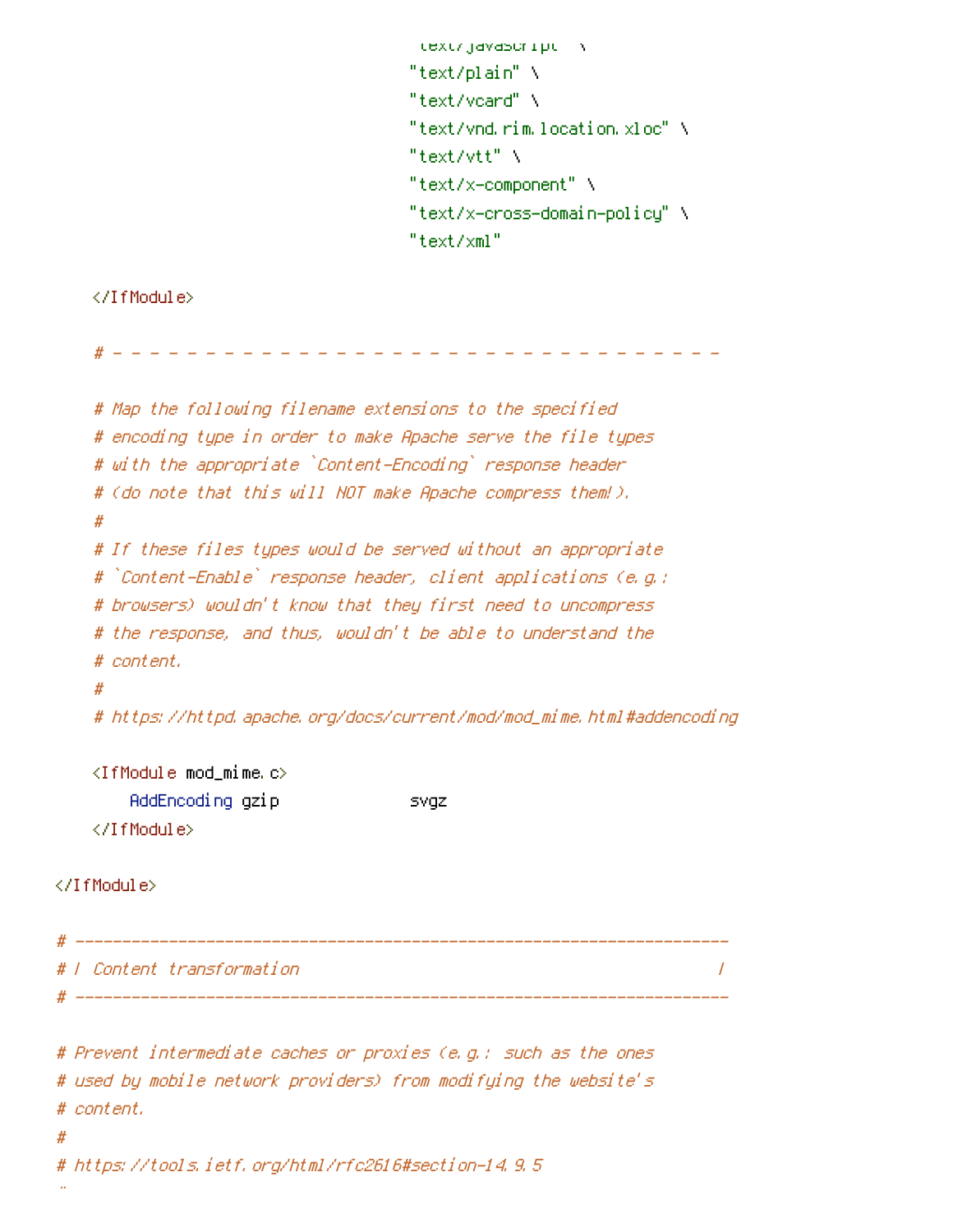```
#
# (!) If you are using `mod_pagespeed`, please note that setting
# the `Cache-Control: no-transform` response header will prevent
# `PageSpeed` from rewriting `HTML` files, and, if the
# `ModPagespeedDisableRewriteOnNoTransform` directive isn't set
# to `off`, also from rewriting other resources.
# https://developers.google.com/speed/pagespeed/module/configuration#notransform
# <IfModule mod_headers, c>
     Header merge Cache-Control "no-transform"
#
\# \langle \angle IfModule\rangle# | ETags
                                                             \prime# Remove `ETags` as resources are sent with far-future expires headers.
#
# https://developer.yahoo.com/performance/rules.html#etags
# https://tools.ietf.org/html/rfc7232#section-2.3
# `FileETag None` doesn't work in all cases,
<IfModule mod_headers.c>
   Header unset ETag
</IfModule>
FileETag None
# | Expires headers
                                                             \prime# Serve resources with far-future expires headers.
## (!) If you don't control versioning with filename-based
# cache busting, you should consider lowering the cache times
# to something like one week.
# https://httpd.apache.org/docs/current/mod/mod_expires.html
```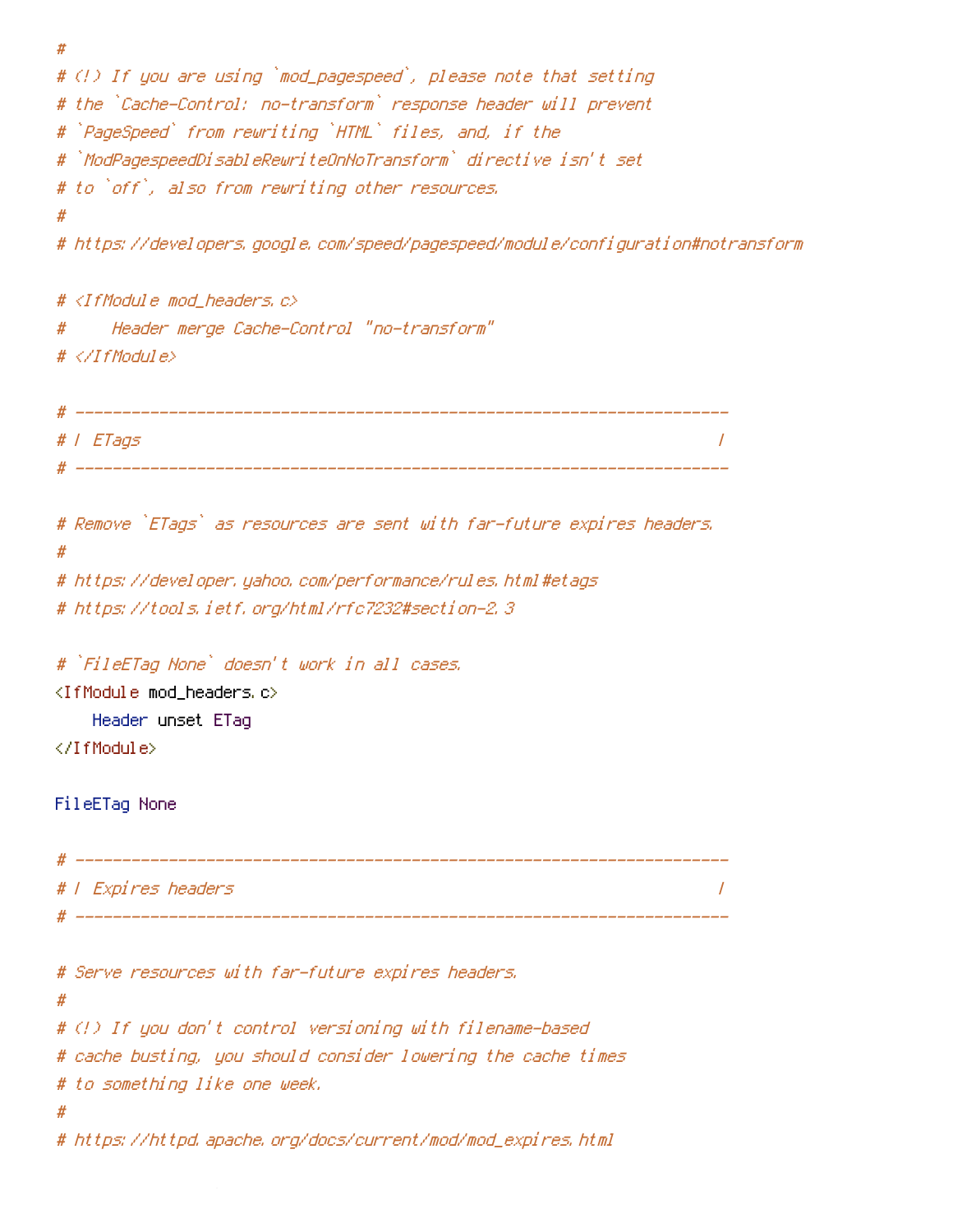| ExpiresActive on                                 |                            |  |                         |
|--------------------------------------------------|----------------------------|--|-------------------------|
| ExpiresDefault                                   | "access plus 1 month"      |  |                         |
|                                                  |                            |  |                         |
| # CSS                                            |                            |  |                         |
|                                                  |                            |  |                         |
| ExpiresByType text/css                           | "access plus 1 year"       |  |                         |
|                                                  |                            |  |                         |
| # Data interchange                               |                            |  |                         |
|                                                  |                            |  |                         |
| ExpiresByType application/atom+xml               | "access plus 1 hour"       |  |                         |
| ExpiresByType application/rdf+xml                | "access plus 1 hour"       |  |                         |
| ExpiresByType application/rss+xml                | "access plus 1 hour"       |  |                         |
|                                                  |                            |  |                         |
| ExpiresByType application/json                   |                            |  | "access plus 0 seconds" |
| ExpiresByType application/ld+json                |                            |  | "access plus 0 seconds" |
| ExpiresByType application/schema+json            |                            |  | "access plus 0 seconds" |
| ExpiresByType application/vnd.geo+json           |                            |  | "access plus 0 seconds" |
| ExpiresByType application/xml                    |                            |  | "access plus 0 seconds" |
| ExpiresByType text/xml                           |                            |  | "access plus 0 seconds" |
|                                                  |                            |  |                         |
| # Favicon (cannot be renamed!) and cursor images |                            |  |                         |
|                                                  |                            |  |                         |
| ExpiresByType image/vnd.microsoft.icon           | $"$ access plus 1 week $"$ |  |                         |
| ExpiresByType image/x-icon                       | "access plus 1 week"       |  |                         |
|                                                  |                            |  |                         |
| # HTML                                           |                            |  |                         |
|                                                  |                            |  |                         |
| ExpiresByType text/html                          |                            |  | "access plus 0 seconds" |
|                                                  |                            |  |                         |
| # JavaScript                                     |                            |  |                         |
|                                                  |                            |  |                         |
| ExpiresByType application/javascript             | "access plus 1 year"       |  |                         |
| ExpiresByType application/x-javascript           | "access plus 1 year"       |  |                         |
| ExpiresByType text/javascript                    | "access plus 1 year"       |  |                         |
|                                                  |                            |  |                         |
| # Manifest files                                 |                            |  |                         |
|                                                  |                            |  |                         |
|                                                  |                            |  |                         |

 $"$ access plus 1 week" ExpiresByType application/manifest+json ExpiresByType application/x-web-app-manifest+json "access plus 0 seconds"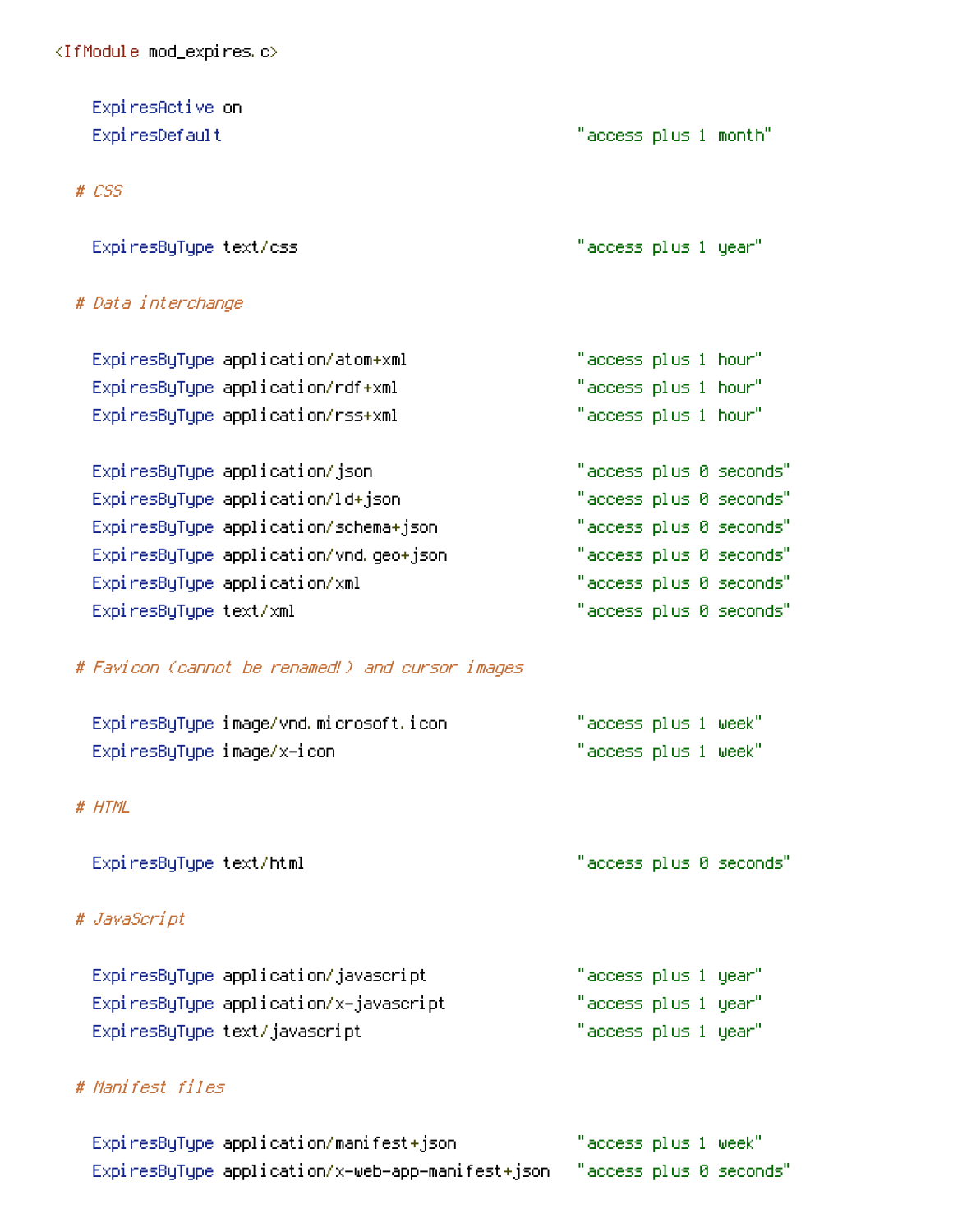# # Media files

| Expi resByType audio/ogg    | "access plus 1 month" |  |
|-----------------------------|-----------------------|--|
| ExpiresByType image/bmp     | "access plus 1 month" |  |
| ExpiresByType image/gif     | "access plus 1 month" |  |
| ExpiresByType image/jpeg    | "access plus 1 month" |  |
| ExpiresByType image/png     | "access plus 1 month" |  |
| ExpiresByType image/svg+xml | "access plus 1 month" |  |
| ExpiresByType image/webp    | "access plus 1 month" |  |
| ExpiresByType video/mp4     | "access plus 1 month" |  |
| ExpiresByType video/ogg     | "access plus 1 month" |  |
| ExpiresByType video/webm    | "access plus 1 month" |  |

# # Web fonts

| # Embedded OpenType (EOT)                   |                       |  |
|---------------------------------------------|-----------------------|--|
| ExpiresByType application/vnd.ms-fontobject | "access plus 1 month" |  |
| ExpiresByType font/eot                      | "access plus 1 month" |  |
|                                             |                       |  |
| # OpenType                                  |                       |  |
| ExpiresByType font/opentype                 | "access plus 1 month" |  |
|                                             |                       |  |
| # TrueTupe                                  |                       |  |
| ExpiresByType application/x-font-ttf        | "access plus 1 month" |  |
|                                             |                       |  |
| # Web Open Font Format (WOFF) 1,0           |                       |  |
| ExpiresByType application/font-woff         | "access plus 1 month" |  |
| ExpiresByType application/x-font-woff       | "access plus 1 month" |  |
| ExpiresByType font/woff                     | "access plus 1 month" |  |
|                                             |                       |  |
| # Web Open Font Format (WOFF) 2.0           |                       |  |
| ExpiresByType application/font-woff2        | "access plus 1 month" |  |
|                                             |                       |  |
| # Other                                     |                       |  |
|                                             |                       |  |
| ExpiresByType text/x-cross-domain-policy    | "access plus 1 week"  |  |
|                                             |                       |  |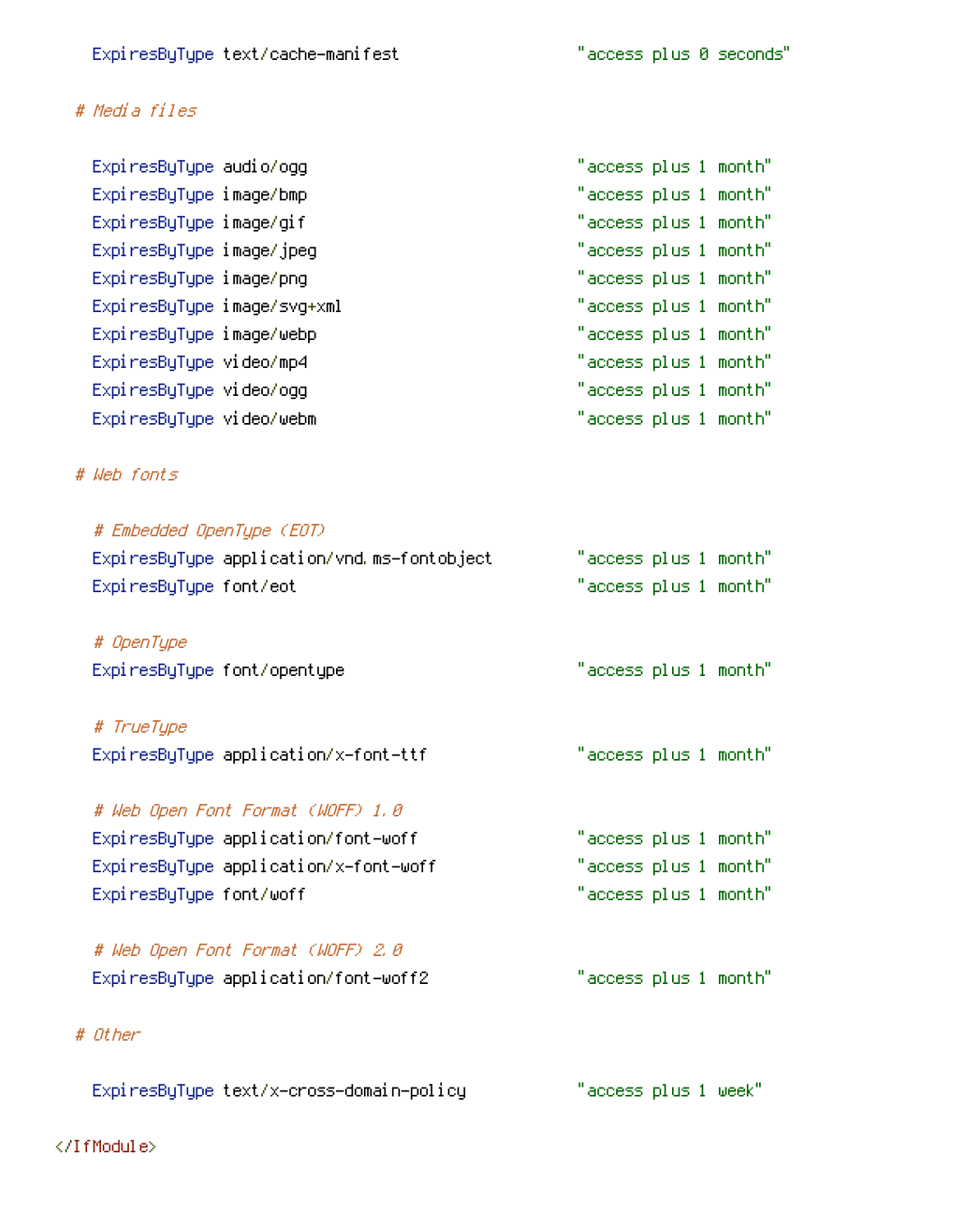*I File concatenation* 

\_\_\_\_\_\_\_\_\_\_\_\_\_\_\_\_

```
# Allow concatenation from within specific files.
#
# e, g, f#
   If you have the following lines in a file called, for
#
   example, `main.combined.js`;
#
#
        \langlel --#include file="js/jquery, js" -->
#
       \langle l --#include file="js/jquery.timer.js" -->
#
#
   Apache will replace those lines with the content of the
#
#
   specified files.
# <IfModule mod_include.c>
      <FilesMatch "\.combined\.js$">
#
          Options +Includes
#
         AddOutputFilterByType INCLUDES application/javascript \
#
                                         application/x-javascript \
#
                                         text/javascript
#
          SetOutputFilter INCLUDES
#
     </FilesMatch>
#
     <FilesMatch "\.combined\.css$">
#
          Options +Includes
#
         AddOutputFilterByType INCLUDES text/css
#
          SetOutputFilter INCLUDES
#
     </FilesMatch>
#
\# \langle \angle If Modul e\rangle# | Filename-based cache busting
# -------------------
# If you're not using a build process to manage your filename version
# revving, you might want to consider enabling the following directives
```
 $\prime$ 

 $\prime$ 

# to route all requests such as `/style.12345.css` to `/style.css`.

# To understand why this is important and even a better solution than